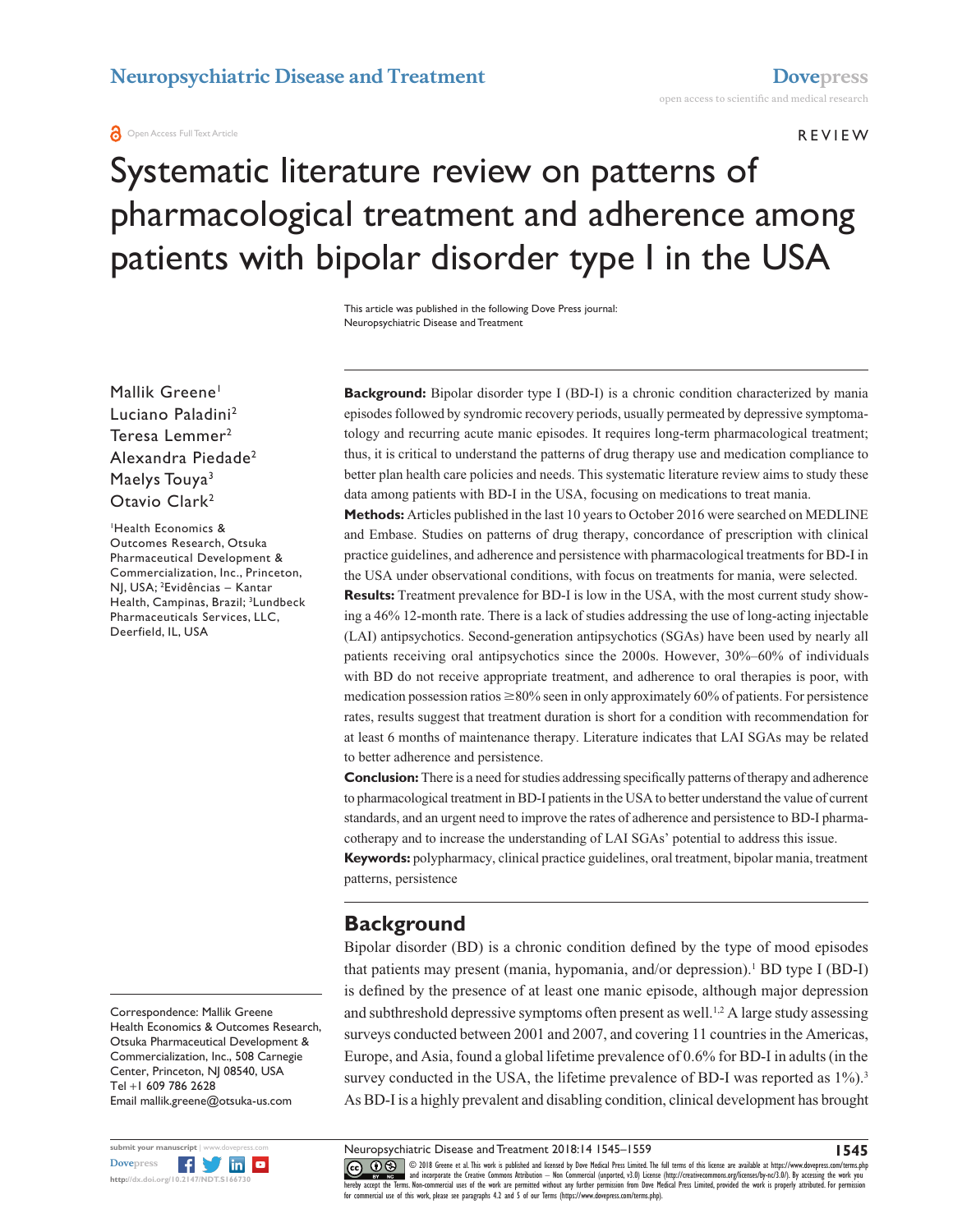a number of different pharmacological agents into the market, particularly atypical antipsychotics in the early 2000s.4

The goals of the treatment in patients with BD-I are to provide rapid control of symptoms of mania, in the acute phase, hence enabling patients to return to their previous level of psychosocial functioning, and then to prevent relapse and recurrence of mood episodes in the maintenance phase. Clinical practice guidelines recommend long-term pharmacological management for patients with BD-I, even after achieving symptomatic remission, $5-8$  with the most current USA guideline recommending maintenance therapy for at least 6 months.<sup>9</sup>

One of the greatest challenges faced when dealing with chronic illnesses and prescription of long-term therapies is treatment adherence, which is usually described as being poor among these patients in the literature.10 For serious mental illness, mean rates of treatment adherence have been reported as 40%–60%, although there are large variations in these figures found in the available research. $11,12$ 

Since drug therapy patterns and patient compliance to pharmacological treatment may differ among countries, this systematic literature review aimed to study these two objectives among patients with BD-I in the USA, with focus on medications to treat mania. The scenario of a given country or global area is valuable for multiple purposes, from helping to forecast the clinical benefit and predict the economic impact expected to accompany the introduction of new health technologies to identifying gaps in health care policies and drive further research.

## **Methods**

## Search strategy and eligibility criteria

The search strategy was designed to answer the objective of this systematic literature review on patterns of drug therapy, concordance of prescription patterns with clinical practice guidelines, and adherence and persistence with pharmacological treatments for BD-I in the USA under

#### **Table 1** Search terms used

observational, naturalistic conditions. Studies including patients with BDs as a whole but describing the use of agents to treat mania were also eligible. Randomized controlled trials, naturalistic studies in which the intervention was determined by the study protocol, and studies addressing interventions for improving adherence to treatment (leading to "nonnatural" adherence patterns), safety, quality of life, heterogeneity of treatment effects, burden of disease, and cost of illness were excluded. Treatments considered were pharmacological therapies involving at least one agent to treat mania (antipsychotics, typical or atypical; and/or mood stabilizers [MSs], such as lithium and anticonvulsants). Studies should report data specific to the USA population. Search for studies was limited to those published in the last 10 years, in order to obtain data better reflecting the current standards of care in BD-I. For studies dealing with patterns of treatment, only those reporting data on patients treated since the year 2000 were addressed (corresponding to the date of approval of olanzapine as the first second-generation antipsychotic [SGA] approved for BD by the US Food and Drug Administration [FDA]). Studies with sample size  $\leq 100$  patients were considered not representative and were excluded.

Scientific electronic databases were searched and included MEDLINE via PubMed and Embase. The search strings used for each database are detailed in Table 1.

### Study selection

All references were obtained from each database, and duplicates were removed. Study selection was conducted in two stages: initial screening of titles and abstracts consistent with the inclusion criteria was followed by screening of the full papers or posters identified in the initial screening. The study selection was performed by one reviewer. Search results were reported according to the Preferred Reporting Items for Systematic Reviews and Meta-Analyses (PRISMA) Statement.<sup>13</sup>

| <b>Publication</b>          | Search terms used <sup>^</sup>                                                                                                                                                                                                                                                                                                                                           |  |  |  |  |  |
|-----------------------------|--------------------------------------------------------------------------------------------------------------------------------------------------------------------------------------------------------------------------------------------------------------------------------------------------------------------------------------------------------------------------|--|--|--|--|--|
| database*                   |                                                                                                                                                                                                                                                                                                                                                                          |  |  |  |  |  |
| <b>MEDLINE</b> <sup>^</sup> | ((bipolar AND disorder) OR mania OR manic) AND ("Therapeutics" [Mesh]) AND (cross sectional OR prospective OR                                                                                                                                                                                                                                                            |  |  |  |  |  |
|                             | retrospective OR longitudinal OR cohort OR transversal OR database OR chart review OR medical records OR claim OR<br>survey OR registry OR naturalistic OR health record)                                                                                                                                                                                                |  |  |  |  |  |
| <b>EMBASE</b>               | 'bipolar disorder'/exp AND 'therapy'/exp AND ('cross-sectional study'/exp OR 'prospective study'/exp OR 'retrospective<br>study'/exp OR 'longitudinal study'/exp OR 'cohort analysis'/exp OR 'data base'/exp OR 'medical record review'/exp OR<br>'administrative claims (health care)'/exp OR 'disease registry'/exp OR 'health care survey'/exp OR 'electronic medical |  |  |  |  |  |
|                             | record'/exp OR naturalistic:ab,ti) AND [18-10-2006]/sd NOT [18-10-2016]/sd AND [english]/lim AND [embase]/lim AND<br>([article]/lim OR [article in press]/lim OR [conference abstract]/lim OR [conference paper]/lim OR [short survey]/lim)                                                                                                                              |  |  |  |  |  |

**Notes:** \*Search date: October 4, 2016. ^ All MEDLINE searches were limited to a 10-year period (2006–2016).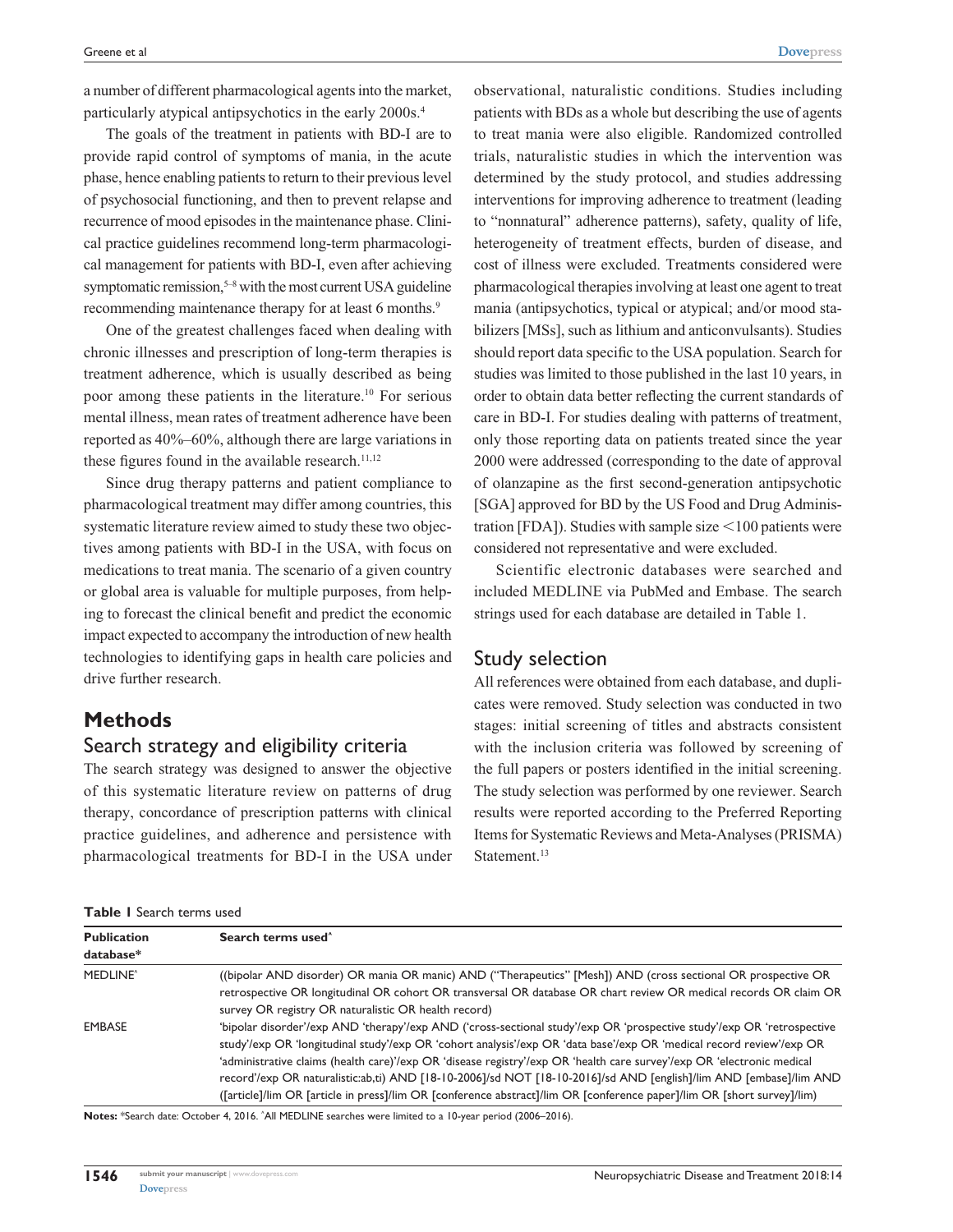## **Results**

A total of 28 studies were included, as shown in the PRISMA flow diagram in Figure 1.

The main reasons for exclusion were (number of studies): study setting other than the USA (n=5); no data specific for BD (no results reported for BD or results of BD/schizophrenia/ major depressive disorder data were pooled) (n=3); no data specific for MSs and/or antipsychotics (eg, studies reporting data on antidepressants and MS/antipsychotic together) (n=2); conference abstracts (detailed methodology not available) (n=1); and studies addressing "nonnatural" adherence (eg, studies addressing interventions/algorithms to improve adherence) (n=1).

## Characteristics of the studies retrieved

Regarding the source of data reported, most studies analyzed administrative/claims data.14–31 Other sources of data used were population surveys<sup>32-36</sup> and electronic health/medical records.37–41

Among included studies, most presented data specific for patients with BD-I<sup>15,16,18-20,23,24,28,35,36,39</sup> or data for BD patients as a whole but in a sample of predominantly BD-I enrolled,<sup>14,33,37,40</sup> while others described data for BD patients without detailing the proportions of patients with BD-I or BD-II within the sample.17,21,22,25–27,29–32,34,38,41

Nationally USA representative populations were included in all studies but four. These four included patients from one specific geographic area in the USA, $22$  or patients discharged from only one hospital,<sup>38</sup> assessed care provided solely by



academic medical centers, $37$  or did not report data allowing us to conclude about the generalizability of the results.<sup>17</sup>

Study methodology and results are described in Tables 2 and 3, and the main results are summarized in Table 4.

## Studies reporting treatment prevalence

A national population-based survey conducted in the years 2001–2003 reported a 12-month treatment rate of 67.3% in patients with BD-I, while for patients with BD as a whole (BD-I, BD-II, or subthreshold BD) this rate was  $50.7\%$ <sup>36</sup> A contemporary registry of patients participant of the Veterans Affairs (VA) system found a similar 12-month treatment rate in patients with BD in the fiscal year 2003, with 44.6% receiving antipsychotic medication, but no data specific for BD-I were reported.<sup>41</sup>

More current data were provided by another population survey interviewing 36,309 adults in the years 2012–2013, and defining BD-I according to the *Diagnostic and Statistical Manual of Mental Disorders-Fifth Edition* (DSM-5). This study described a 12-month treatment rate of 46% and a lifetime treatment prevalence of 72.4%.<sup>35</sup>

# Patterns of pharmacological treatment: polypharmacy rates

Pharmacological treatment for BD-I is usually started as monotherapy, according to the most recent studies addressing this issue (ranging from 88.7% in a VA claims database study<sup>16</sup> to a 96.2% rate observed in a mix of commercially insured, Medicare, and Medicaid patients).<sup>20</sup> However, following up to one year after the index treatment, most patients (up to 70%) were receiving polytherapy, both among commercially insured and among Medicare patients.14,15 Another study corroborating this finding reported that, among Medicaid patients with BD-I receiving antipsychotics, 68.6% received concomitant MSs or anticonvulsants.<sup>28</sup> Thus, polytherapy is the most common pattern in prevalent patients with BD-I, with a mean of approximately 2.5 psychotropic medications per patient.33,39

# Patterns of pharmacological treatment: medications most commonly used

All the included studies focused on treatment with oral medications, with no study addressing usage of long-acting injectable (LAI) for BD.

First intentional therapy for patients with BD-I has been studied with a focus on the use of SGA. A large study including commercially insured, Medicare, and Medicaid patients **Figure 1 PRISMA flow diagram.** with BD-I initiating a new oral SGA between 2002 and 2008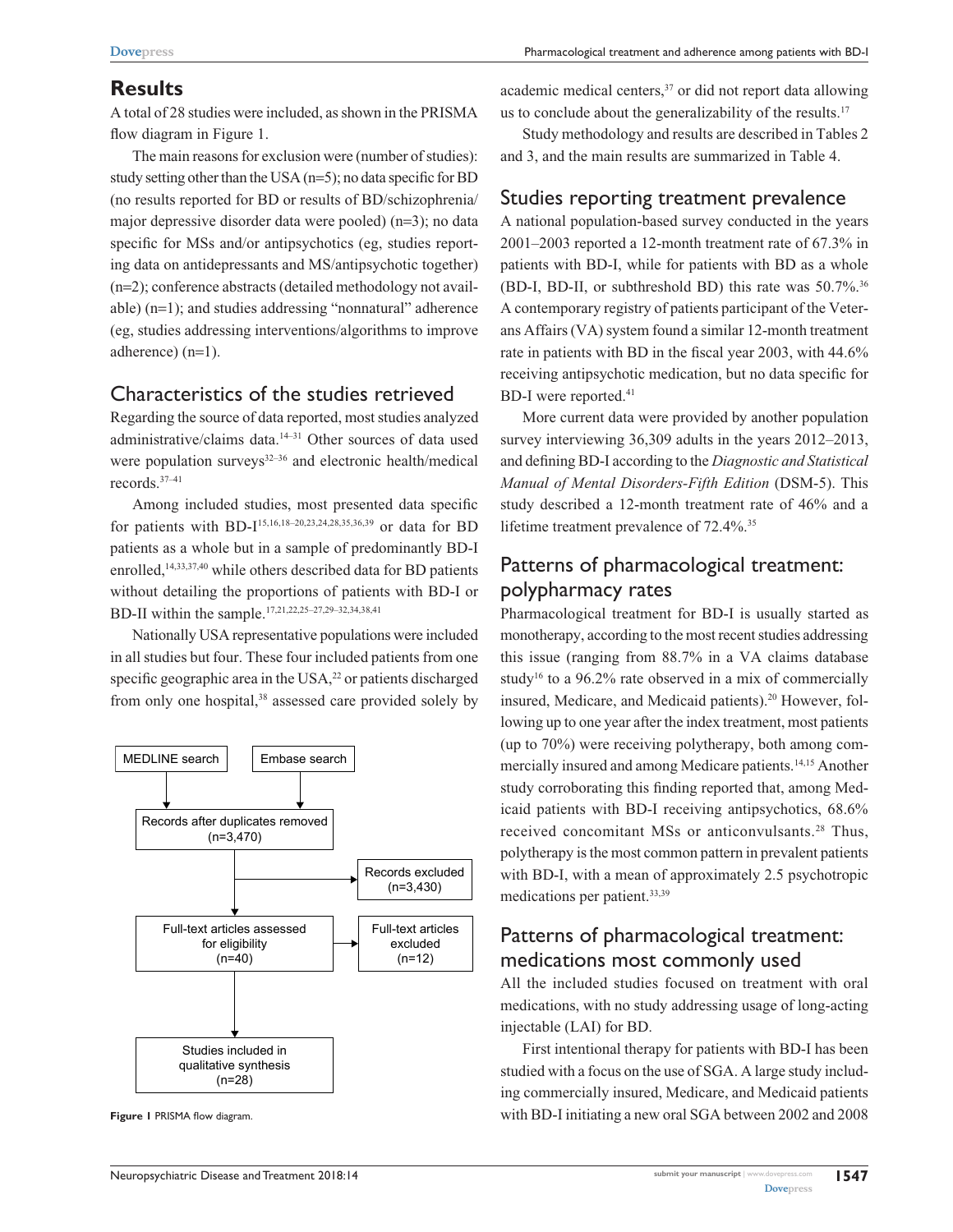## **Table 2** Studies evaluating patterns of care

| <b>Study</b>                        | Source of data [period]                                                                                               | Population                               | <b>Results</b>                                                                                                     |  |  |  |
|-------------------------------------|-----------------------------------------------------------------------------------------------------------------------|------------------------------------------|--------------------------------------------------------------------------------------------------------------------|--|--|--|
|                                     | Treatment prevalence outcomes: treatment rates                                                                        |                                          |                                                                                                                    |  |  |  |
| Blanco et al <sup>35</sup> /        | National USA survey addressing                                                                                        | $n=36,309$ adults (person-               | Treatment rates of 46% (12-month) and 72.4% (lifetime)                                                             |  |  |  |
| NESARC-III                          | BD-I prevalence according to<br>DSM-5 [2012-2013]. Diagnostic                                                         | level response rate of<br>84%)           | among all patients with BD-I                                                                                       |  |  |  |
|                                     | screening used AUDADIS-5                                                                                              |                                          |                                                                                                                    |  |  |  |
| Merikangas                          | National USA population-based                                                                                         | $n=9,282$ respondents                    | Patients with BD-I - 12-month treatment rates were                                                                 |  |  |  |
| et al <sup>36</sup> /NCS-R          | cross-sectional survey (National                                                                                      | aged $\geq$ 18 years                     | 67.3%; lifetime treatment rates were 89.2%                                                                         |  |  |  |
|                                     | Comorbidity Survey Replication)                                                                                       |                                          |                                                                                                                    |  |  |  |
|                                     | [2001–2003]. BD-I diagnosis                                                                                           |                                          |                                                                                                                    |  |  |  |
|                                     | according to DSM-IV. Diagnostic<br>screening used CIDI                                                                |                                          |                                                                                                                    |  |  |  |
| Sajatovic et al <sup>41</sup>       | VA National Psychosis Registry*;                                                                                      | 73,964 BD patients; mean                 | 44.6% received treatment with AP medications                                                                       |  |  |  |
|                                     | VA pharmacy benefits management                                                                                       | age=52.3 years                           |                                                                                                                    |  |  |  |
|                                     | strategic health care group and                                                                                       |                                          |                                                                                                                    |  |  |  |
|                                     | outpatient visits [2003]                                                                                              |                                          |                                                                                                                    |  |  |  |
| Alexander et al <sup>32</sup>       | Patterns of treatment: medications used outcome: medications used among the sample<br>IMS Health National Disease and | Approximately 4,800                      | BD – treatment visits increase (1995–1996 vs                                                                       |  |  |  |
|                                     | Therapeutic Index (nationally                                                                                         | office-based, patient-care               | 2007–2008): total SGA/FGA in BD visits (thousands):                                                                |  |  |  |
|                                     | representative USA data) describing                                                                                   | physicians, data for patient             | 297/1,199 vs 9,112/383; thus, SGA accounted for                                                                    |  |  |  |
|                                     | outpatient antipsychotic use                                                                                          | visits where an FGA or                   | 19.8% vs 96% of BD visits                                                                                          |  |  |  |
|                                     | $[1995 - 2008]$                                                                                                       | SGA drug was reported                    |                                                                                                                    |  |  |  |
| Baldessarini<br>et al <sup>15</sup> | USA national MarketScan <sup>®</sup> research<br>databases used to quantify utilization                               | n=7,760 BD patients<br>(69.2% with BD-I) | Baseline: 60.1% of BD patients prescribed initial<br>psychotropic monotherapy (10.7% with AP, where                |  |  |  |
|                                     | rates for psychotropic drug                                                                                           |                                          | 10.1% are SGA), lithium (7.5%), and divalproex (8.3%)                                                              |  |  |  |
|                                     | classes in persons with ICD-9 BD                                                                                      |                                          | BD-I - midpoint of the 2-year study: 43.3% monotherapy                                                             |  |  |  |
|                                     | $[2002 - 2003]$                                                                                                       |                                          | Patients with BD-I receiving monotherapy: lithium (13%),                                                           |  |  |  |
|                                     |                                                                                                                       |                                          | antipsychotics (10.9%), anticonvulsants (7.6%), and                                                                |  |  |  |
|                                     |                                                                                                                       |                                          | antidepressants (57.9%)                                                                                            |  |  |  |
|                                     |                                                                                                                       |                                          | Patients with BD-I receiving $\geq$ 2 drugs: lithium (9.4%),<br>anticonvulsants $(15.2%)$ , and AP $(18.1%)$       |  |  |  |
| Baldessarini                        | Survey including 131 randomly                                                                                         | n=1,321 patients with BD                 | Psychiatrists considered patients' state: 52.7% clinically                                                         |  |  |  |
| et al <sup>33</sup>                 | selected prescribing psychiatrists                                                                                    | approached/429 (32.5%                    | euthymic and in maintenance treatment when surveyed;                                                               |  |  |  |
|                                     | and their adult BD patients in five                                                                                   | of them responded)/                      | 18% depressed; 10.7% hypomanic; 5.6% manic - of                                                                    |  |  |  |
|                                     | geographic regions in USA [2005]                                                                                      | among these 429 patients:                | whom 37.5% were hospitalized                                                                                       |  |  |  |
|                                     |                                                                                                                       | 79% with BD-I (n=339)                    | Drugs used: 76.2% received $\geq$ 2 psychotropic drugs,<br>mean of 2.5 $(\pm 1.1)$ medicines/person                |  |  |  |
|                                     |                                                                                                                       |                                          | Most commonly drugs used: 61.3% APs; 56.2% MSs                                                                     |  |  |  |
|                                     |                                                                                                                       |                                          | other than lithium; 50.1% antidepressants                                                                          |  |  |  |
| <b>Baldessarini</b>                 | Proprietary research database                                                                                         | n=7,406 BD                               | Among all patients, 67% with initial monotherapy                                                                   |  |  |  |
| et al' <sup>4</sup>                 | containing eligibility information and                                                                                | patients $\geq$ 17 years                 | prescription and 33% with a prescription for two                                                                   |  |  |  |
|                                     | pharmacy and medical claims data                                                                                      | $(55.4\%$ BD-I)                          | or more major psychotropic drugs (anticonvulsants                                                                  |  |  |  |
|                                     | from a large commercial USA health<br>plan (concentration in the South and                                            |                                          | with mood-stabilizing or antimanic effects, lithium,<br>antipsychotics, or antidepressants)                        |  |  |  |
|                                     | Midwest) [2000-2004]                                                                                                  |                                          | Initial monotherapy: 24.2% any MS (6.4% lithium, 11.3%                                                             |  |  |  |
|                                     |                                                                                                                       |                                          | valproate); 10.6% any antipsychotic (6.1% olanzapine,                                                              |  |  |  |
|                                     |                                                                                                                       |                                          | 1.8% risperidone, 1.7% quetiapine, 0.3% aripiprazole, and                                                          |  |  |  |
|                                     |                                                                                                                       |                                          | 0.3% ziprasidone)                                                                                                  |  |  |  |
|                                     |                                                                                                                       |                                          | Initial polytherapy: 61.6% any mood stabilizer (49.3%                                                              |  |  |  |
|                                     |                                                                                                                       |                                          | anticonvulsant, most frequently: 34.3% carbamazepine or<br>oxcarbazepine and 15.8% lithium); 50% any antipsychotic |  |  |  |
|                                     |                                                                                                                       |                                          | (21.2% olanzapine, 14.3% quetiapine, 12.9% risperidone,                                                            |  |  |  |
|                                     |                                                                                                                       |                                          | 2.2% ziprasidone, and 1.9% aripiprazole)                                                                           |  |  |  |
|                                     |                                                                                                                       |                                          | At one year: 31% monotherapy; 32% received two or more                                                             |  |  |  |
|                                     |                                                                                                                       |                                          | primary psychotropics; 37% had no evidence of receiving a                                                          |  |  |  |
|                                     |                                                                                                                       |                                          | primary mood-altering agent in the preceding 90 days                                                               |  |  |  |
|                                     |                                                                                                                       |                                          | At final treatment: 49.9% any MS (38.4% anticonvulsant<br>and 14.5% lithium); 29.8% any AP (10.6% quetiapine,      |  |  |  |
|                                     |                                                                                                                       |                                          | 10.4% olanzapine, 6.7% risperidone, 2.3% aripiprazole,                                                             |  |  |  |
|                                     |                                                                                                                       |                                          | and 0.2% ziprasidone)                                                                                              |  |  |  |
|                                     |                                                                                                                       |                                          | (Continued)                                                                                                        |  |  |  |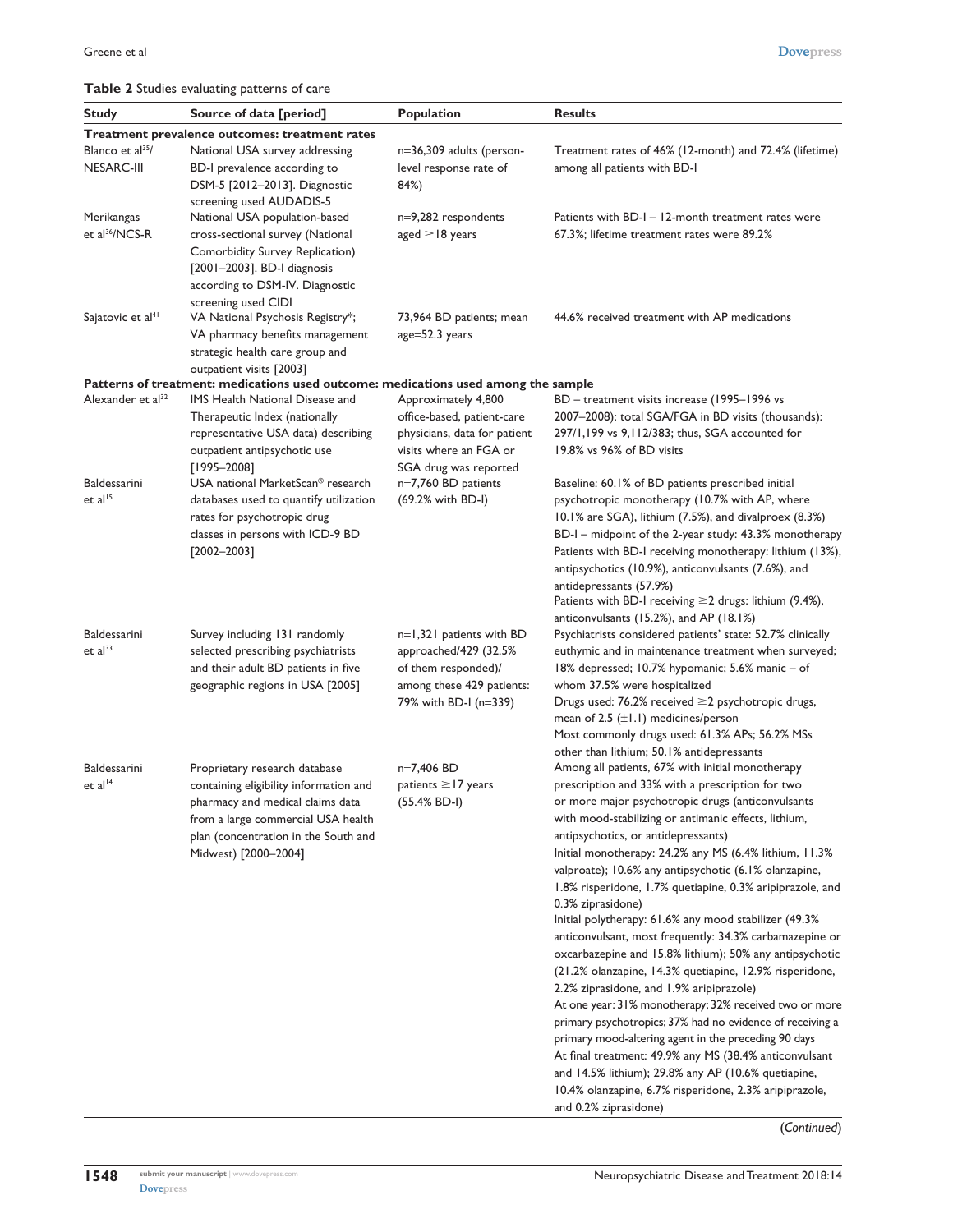#### **Table 2** (*Continued*)

| <b>Study</b>                     | Source of data [period]                                                                                                                                                                                                                                                                                                      | Population                                                                                                                                                                    | <b>Results</b>                                                                                                                                                                                                                                                                                                                                                                   |  |  |  |
|----------------------------------|------------------------------------------------------------------------------------------------------------------------------------------------------------------------------------------------------------------------------------------------------------------------------------------------------------------------------|-------------------------------------------------------------------------------------------------------------------------------------------------------------------------------|----------------------------------------------------------------------------------------------------------------------------------------------------------------------------------------------------------------------------------------------------------------------------------------------------------------------------------------------------------------------------------|--|--|--|
| Bates et al <sup>34</sup>        | Self-report, web-based survey from<br>USA patients aged 18-65 years<br>who reported a diagnosis of BD<br>and current use of psychotropic<br>medication [2008]                                                                                                                                                                | n=1,052 patients with high<br>risk of BD according to<br>the CIDI-bipolar disorder<br>score $\geq 7$                                                                          | Drug usage: 47% SGA; 83.3% MS                                                                                                                                                                                                                                                                                                                                                    |  |  |  |
| Bauer et al <sup>16</sup>        | Administrative claims records from<br>the VA Data Center (drawing from<br>all VA medical centers across the<br>USA) [2003-2010]                                                                                                                                                                                              | n=27,727 BD (79.8%<br>BD-I) patients receiving<br>one or more 30-day<br>outpatient prescription as<br>a first intentional trial of<br>SGA or other common<br>antimanic agents | Drug prescriptions: 43.2% only SGA; 27.9% only<br>valproate; 14.1% only lithium; 7.7% SGA/valproate; 3.6%<br>SGA/lithium; 3.4% carbamazepine or oxcarbazepine                                                                                                                                                                                                                    |  |  |  |
| Chen et al <sup>20</sup>         | Three MarketScan research<br>databases: Commercial Claims and<br>Encounters Database, "Medicare":<br>Medicare supplemental and<br>coordination of benefits database,<br>and multistate Medicaid database<br>$[2002 - 2008]$                                                                                                  | $n=16,807$ patients<br>with BD-I (34.7% from<br>commercial/Medicare and<br>65.3% from Medicaid)<br>aged $\geq$ 18 years who<br>newly initiated an<br>oral SGA                 | Baseline: 35.7% using mood stabilizers<br>Most frequently used index SGA: quetiapine (31.5%),<br>olanzapine (28.7%), risperidone (20.5%), aripiprazole<br>(9.7%), ziprasidone (5.6%), and paliperidone (0.1%).<br>Index polytherapy in only 3.8%. Similar drug use patterns<br>between commercial/Medicare and Medicaid patients                                                 |  |  |  |
| Citrome et al <sup>21</sup>      | Retrospective cohort using adult<br>OptumInsight commercial data set**<br>$[2008 - 2011]$                                                                                                                                                                                                                                    | n=6,115 BD patients                                                                                                                                                           | Most commonly used antipsychotics: quetiapine (39.5%),<br>aripiprazole (37.2%), risperidone (11%), olanzapine<br>$(7.9%)$ , and ziprasidone $(4.2%)$                                                                                                                                                                                                                             |  |  |  |
| Depp et $al22$                   | Medicaid beneficiaries receiving<br>service in the San Diego county<br>public mental health system (merged<br>data from the encounter-based<br>management information system of<br>San Diego county's adult and older                                                                                                        | n=2,427 adult BD<br>patients ( $n=1,473$ were<br>continuously enrolled)                                                                                                       | Drug usage in 2004: 77% MS or AP (among these, 20%<br>MS monotherapy; 36% AP monotherapy; 44% MS+AP)<br>AP used: 96% SGA; MS: 35% lithium, 13% valproate/<br>carbamazepine, and 53% lamotrigine, topiramate, or<br>gabapentine. Antidepressants used by 62% of patients<br>Significant trend for decreased use of MS monotherapy                                                 |  |  |  |
|                                  | adult mental health services and the<br>California's department of health<br>care services) [2001-2004]                                                                                                                                                                                                                      |                                                                                                                                                                               | (25%-20%); increase in the use of AP monotherapy<br>$(32\% - 36\%)$                                                                                                                                                                                                                                                                                                              |  |  |  |
| Dusetzina et al <sup>24</sup>    | Retrospective, repeated cross-<br>sectional study based on MarketScan<br><b>Commercial Claims and Encounters</b><br>inpatient, outpatient, and pharmacy<br>claims databases, representing<br>enrollees in commercial health<br>insurance plans sponsored by over<br>100 large- or medium-sized USA<br>based employers [2007] | n=16,641 children<br>and adolescents aged<br>0-17 years (35% BD-I)                                                                                                            | Treated prevalence (BD): 0.26%/63.5% receiving one<br>or more psychotropic drug (among these, 60.2% were<br>receiving two or more drugs)<br>BD-I - psychotropic drugs use: 33.4% SGA; 28.8%<br>anticonvulsants; 25% antidepressants; 7.4% lithium<br>BD - AP use: aripiprazole (32.8%), quetiapine<br>(28.5%), risperidone (25.9%), ziprasidone (8.1%),<br>and olanzapine (4.6%) |  |  |  |
| Lage and<br>Hassan <sup>27</sup> | Extracted data for individuals<br>with bipolar disorder from<br>the PharMetrics database***<br>$[2000 - 2006]$                                                                                                                                                                                                               | n=7,769 BD patients                                                                                                                                                           | SGAs prescribed: quetiapine (45.7%), olanzapine<br>(33.9%), risperidone (28.2%), aripiprazole (18.3%),<br>ziprasidone (7.2%), fluoxetine/olanzapine (4.3%),<br>and clozapine (0.08%)<br>Mean days prescribed for any SGA: 175.08 days<br>(12-month study period)                                                                                                                 |  |  |  |
| Lang et al <sup>28</sup>         | Retrospective cohort analysis of<br>Medicaid patients [2004-2006]                                                                                                                                                                                                                                                            | $n=9,410$ patients<br>aged $\geq$ 18 years, had<br>medical claims indicating<br>BD-I, and filled one or<br>more prescription for<br>antipsychotic medication                  | Drug usage: 81.2% only oral SGA; 9.6% oral FGA and<br>SGA; 2.4% received oral FGA only; 2.3% LAI SGA; 4.4%<br>LAI FGA<br>Overall concomitant drug usage: 68.6% with<br>anticonvulsants or mood stabilizers; 76.4% concomitant<br>antidepressants                                                                                                                                 |  |  |  |
| Hooshmand<br>et al <sup>39</sup> | BD outpatients referred to<br>the Stanford University Bipolar<br>Disorder Clinic [2000-2011]                                                                                                                                                                                                                                 | n=597 patients were<br>included (40.7%<br>with BD-I)                                                                                                                          | BD-I: medication usage (2000-2005 vs 2006-2011):<br>lamotrigine (17% vs 30.6%), valproate (37.4% vs 22.2%),<br>quetiapine (10% vs 22.2%), aripiprazole (3.5% vs 20.8%),<br>olanzapine (24.6% vs 11.1%), and risperidone (14% vs<br>6.9%). No data presented for lithium<br>BD: lithium (27.6% vs 22.7%)                                                                          |  |  |  |

(*Continued*)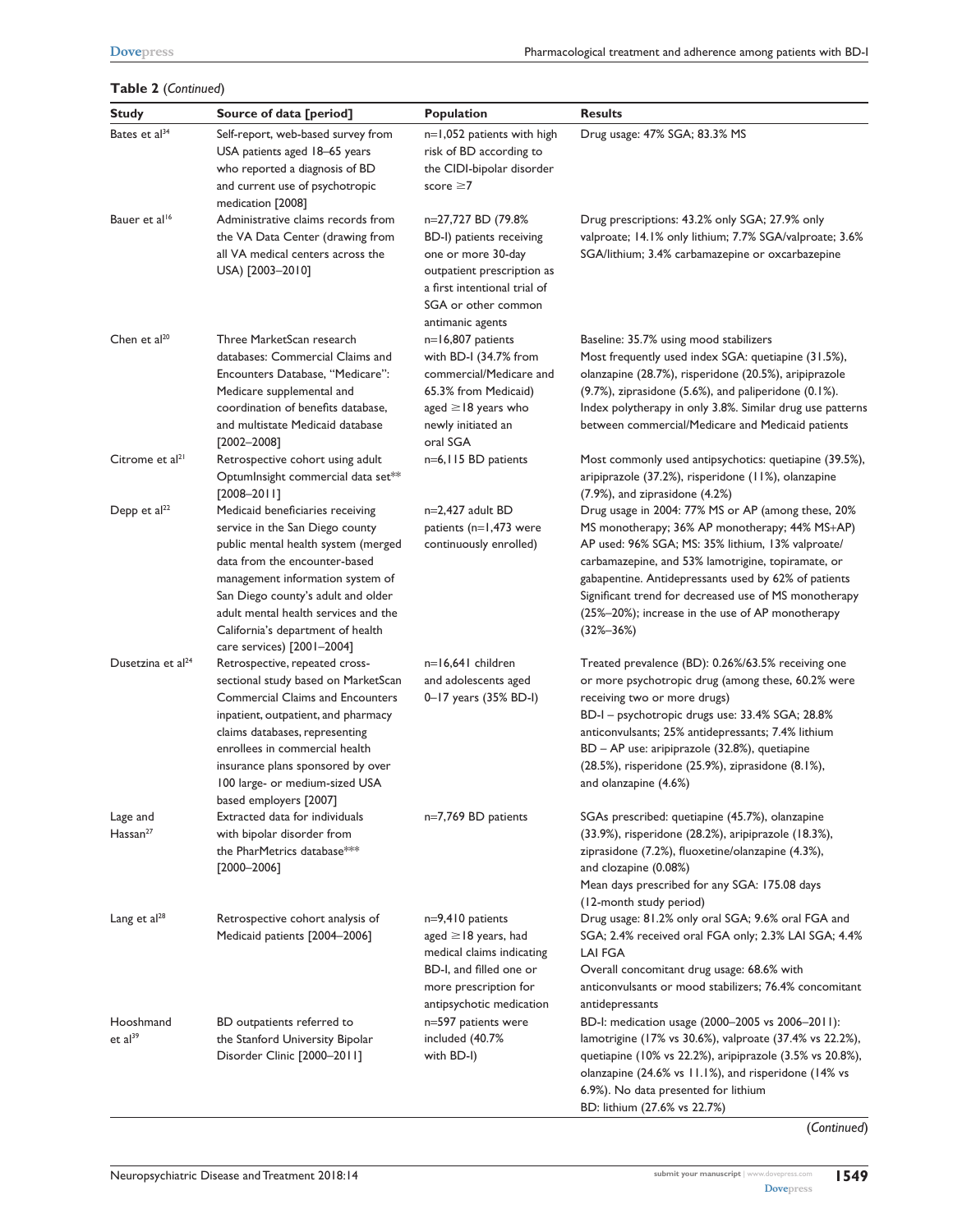#### **Table 2** (*Continued*)

| <b>Study</b>                             | Source of data [period]                                                                                                                                                                          | Population                                                                                                                 | <b>Results</b>                                                                                                                                                                                                                                                                                                                                                                                                                                                                                                          |  |  |  |
|------------------------------------------|--------------------------------------------------------------------------------------------------------------------------------------------------------------------------------------------------|----------------------------------------------------------------------------------------------------------------------------|-------------------------------------------------------------------------------------------------------------------------------------------------------------------------------------------------------------------------------------------------------------------------------------------------------------------------------------------------------------------------------------------------------------------------------------------------------------------------------------------------------------------------|--|--|--|
| Seabury et al <sup>31</sup>              | Claim-level data on inpatient,<br>outpatient, long-term care, and<br>pharmacy claims from the Medicaid<br>Analytic eXtract (MAX) files<br>$[2001 - 2008]$                                        | n=170,596 BD patients<br>from 24 states, newly<br>prescribed an SGA, aged<br>18–64 years                                   | Index SGA used: quetiapine (40%), risperidone<br>(30%), aripiprazole (11%), olanzapine (10%), and<br>ziprasidone (8%)                                                                                                                                                                                                                                                                                                                                                                                                   |  |  |  |
|                                          | Patterns of treatment: outcomes: clinical practice guidelines adherence-concordance                                                                                                              |                                                                                                                            |                                                                                                                                                                                                                                                                                                                                                                                                                                                                                                                         |  |  |  |
| Burns et al <sup>18</sup>                | <b>Medicaid and Medicare</b><br>administrative data, nationally<br>representative cohort [2004-2007]                                                                                             | n=1,431 adults, dual<br>beneficiaries, with<br>diagnosed BD-I                                                              | Measures of pharmacotherapy quality derived from<br>clinical practice guidelines (two VA guidelines) and<br><b>FDA</b> indications<br>Average percentage of beneficiaries with recommended<br>antimanic medication available each month=72%; mean<br>percentage receiving antidepressant monotherapy                                                                                                                                                                                                                    |  |  |  |
| Busch et al <sup>19</sup>                | Retrospective private insurance<br>administrative data                                                                                                                                           | Patients with BD-I aged<br>$18-64$ : n=431 from 1991,                                                                      | (a contraindicated strategy) for $\geq$ 7 days=17%<br>Medication and psychotherapy quality indicators based<br>on APA guidelines published in 1994                                                                                                                                                                                                                                                                                                                                                                      |  |  |  |
|                                          |                                                                                                                                                                                                  | n=598 from 1994, and<br>n=600 from 1999                                                                                    | Percentage of patients receiving one or more<br>prescription for lithium, valproic acid, or carbamazepine:<br>68% (1991), 64% (1994), and 77% (1999), corresponding<br>to an increase after guideline publication<br>The prevalence of receiving any psychotherapy declined<br>from 94% (1991) to 89% (1994) and 69% (1999)                                                                                                                                                                                             |  |  |  |
| Dennehy et al <sup>37</sup>              | STEP-BD (Systematic Treatment<br>Enhancement Program for Bipolar<br>Disorder) patients observed over<br>2 years as part of the standard-of-<br>care pathway prospective study<br>$[1999 - 2002]$ | n=964 patients (68.7%<br>with BD-I) who<br>experienced a new<br>major depressive, manic,<br>hypomanic, or mixed<br>episode | Guideline concordance defined as concordance with<br>choice of medication, and concordance with medication<br>and dosage range according to APA, VA, and expert<br>consensus guidelines, and Texas Implementation of<br>Medication Algorithms guidelines<br>Overall concordance with guidelines: depressive<br>episodes (83.4% concordant by medication type and<br>dose); hypomanic/manic episodes (81.9% concordant<br>by medication type and dose); mixed episodes (81.8%<br>concordant by medication type and dose) |  |  |  |
| Dusetzina et al <sup>23</sup>            | Retrospective, repeated cross-<br>sectional study based on MarketScan<br>$[2005 - 2007]$                                                                                                         | Children (n=412; aged<br>6-17 years) with BD-I                                                                             | Guideline-recommended therapy: only 20% of the<br>children. Among children receiving care from a<br>psychiatrist (51% of the children), this percentage<br>rises to 68%                                                                                                                                                                                                                                                                                                                                                 |  |  |  |
| Freeland et al <sup>38</sup>             | Retrospective chart review of<br>patients discharged from a 100-bed<br>inpatient psychiatric hospital in<br>South Carolina [2007-2010]                                                           | n=294 patients with BD<br>depression                                                                                       | 58% were prescribed evidence-based medications<br>(one of the following: quetiapine, lithium, and<br>olanzapine-fluoxetine combination) upon discharge                                                                                                                                                                                                                                                                                                                                                                  |  |  |  |
| Huang et $al^{26}$                       | Humana Medicare advantage<br>beneficiaries [2008-2010]                                                                                                                                           | $n=2,338$ beneficiaries with<br><b>BD</b> diagnosis                                                                        | The rate of guideline-concordant bipolar care<br>(defined as receipt of a mood stabilizer and/or<br>antipsychotic) = 48.1% (54% for those aged $\leq$ 65 years<br>and 40% for those aged $\geq$ 65 years)                                                                                                                                                                                                                                                                                                               |  |  |  |
| Merikangas<br>et al <sup>36</sup> /NCS-R | National USA population-based<br>cross-sectional survey (National<br>Comorbidity Survey Replication)<br>[2001-2003]. BD-I diagnosis<br>according to DSM-IV. Diagnostic<br>screening used CIDI    | n=9,282 respondents<br>aged $\geq$ 18 years                                                                                | Patients with BD-I: appropriate medication (in patients<br>receiving 12-month treatment) was reported by 41.6%<br>of patients with BD-I treated by psychiatrists<br>Mood stabilizers, anticonvulsants, and antipsychotics<br>were classified as appropriate medications, while<br>antidepressants and other psychotropic medications<br>in the absence of antimanic agents were classified as<br>inappropriate                                                                                                          |  |  |  |

Notes: \*VA National Psychosis Registry – consists of records for all patients who received a diagnosis of psychosis during inpatient stays and outpatient visits and received VA Services. \*\*OptumInsight commercial data set - represents a geographically diverse, national health plan, including >20 million members. \*\*\*PharMetrics database contains information on 55 million commercially insured individuals.

**Abbreviations:** AP, antipsychotic; APA, American Psychological Association; AUDADIS-5, Alcohol and Use Disorder and Associated Disabilities Interview Schedule-5; BD, bipolar disorder; BD-I, BD type I; CIDI, Composite International Diagnostic Interview; DSM, *Diagnostic and Statistical Manual of Mental Disorders*; FDA, US Food and Drug Administration; FGA, first-generation antipsychotic; IMS, Intercontinental Marketing Services; LAI, long-acting injectable; MPR, medication possession rate; MS, mood stabilizer; SGA, second-generation antipsychotic; VA, Veterans Affairs.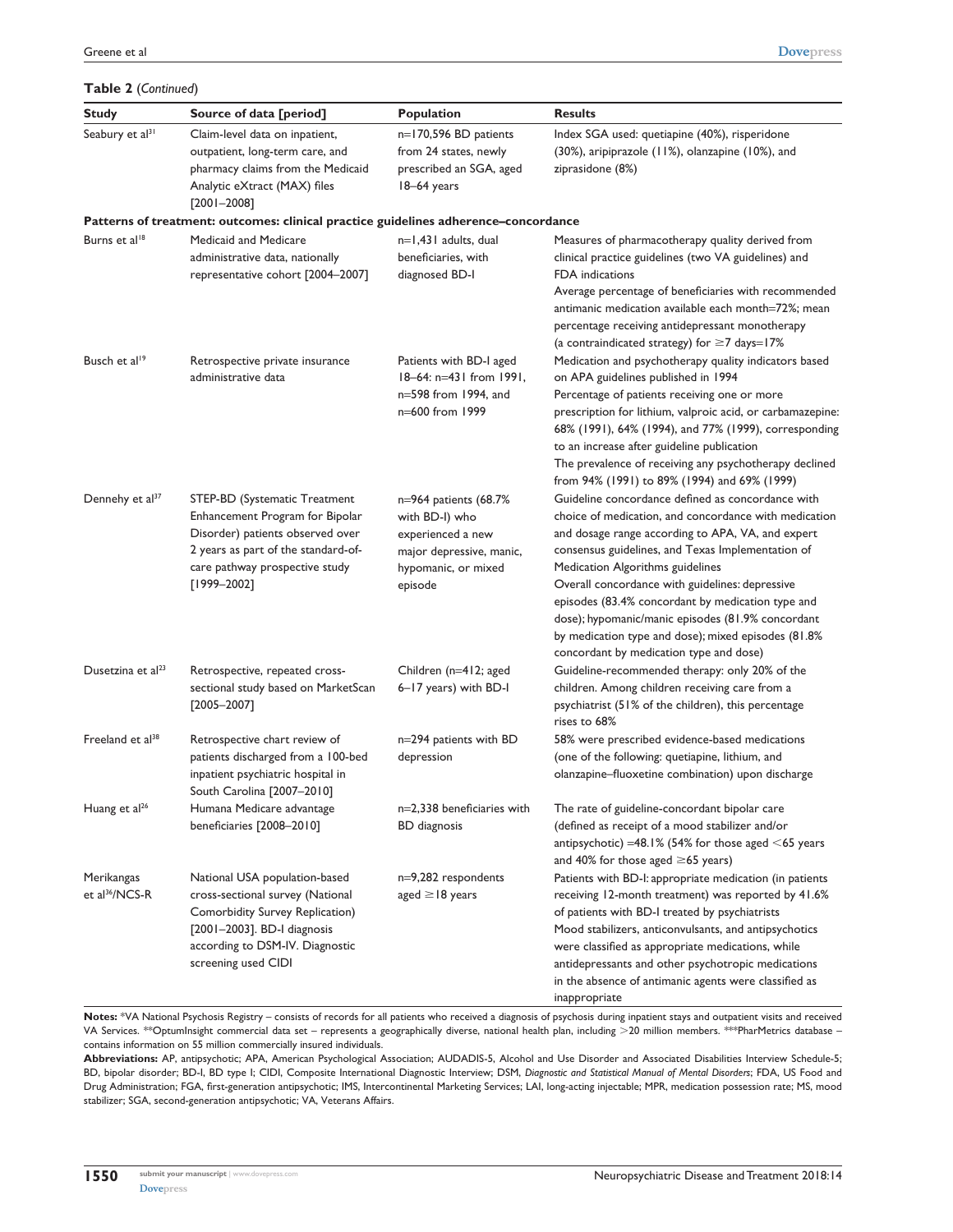| <b>Study</b>                      | Source of data [period]                                                                                                                                                                                                                        | Population                                                                                                                                                              | <b>Results</b>                                                                                                                                                                                                                                                                                                                                                                                                                                                                                                                                                                                                                                                                                                                                                                                                                                                                          |
|-----------------------------------|------------------------------------------------------------------------------------------------------------------------------------------------------------------------------------------------------------------------------------------------|-------------------------------------------------------------------------------------------------------------------------------------------------------------------------|-----------------------------------------------------------------------------------------------------------------------------------------------------------------------------------------------------------------------------------------------------------------------------------------------------------------------------------------------------------------------------------------------------------------------------------------------------------------------------------------------------------------------------------------------------------------------------------------------------------------------------------------------------------------------------------------------------------------------------------------------------------------------------------------------------------------------------------------------------------------------------------------|
|                                   | Adherence and persistence outcome: adherence and persistence                                                                                                                                                                                   |                                                                                                                                                                         |                                                                                                                                                                                                                                                                                                                                                                                                                                                                                                                                                                                                                                                                                                                                                                                                                                                                                         |
| <b>Baldessarini</b><br>et al $14$ | Proprietary research database<br>containing eligibility information<br>and pharmacy and medical claims<br>data from a large commercial USA<br>health plan (concentration in the<br>South and Midwest) [2000-2004]                              | n=7,406 BD patients<br>aged $\geq$ 17 years<br>$(55.4\%$ BD-I)                                                                                                          | 2,197 patients with MS monotherapy prescription: only 28%<br>considered adherent (MPR - percentage of the past 365 days<br>with apparent access to an initial mood stabilizer $- \geq 80\%)$<br>Factors independently associated with MS adherence: older<br>age, lack of substance abuse, treatment by a psychiatrist<br>(vs primary care physician), and lower illness complexity                                                                                                                                                                                                                                                                                                                                                                                                                                                                                                     |
| Bates et al <sup>34</sup>         | Data collected via a self-report,<br>web-based survey from USA<br>patients aged 18-65 years who<br>reported a diagnosis of BD and<br>current use of psychotropic<br>medication [2008]                                                          | 1,052 patients with<br>high risk of BD<br>according to the<br>CIDI-BD score $\geq 7$                                                                                    | Nonadherent: 49.5% of patients<br>Adherence <sup>a</sup> positively associated with college degree, higher<br>satisfaction with antipsychotic medication scale score, and<br>monotherapy treatment. Adherence negatively associated with<br>alcohol use, higher burden of symptoms (24-item Behavior and<br>Symptom Identification Scale), and higher side effect burden<br>(Liverpool University Neuroleptic Side-effect Rating Scale)                                                                                                                                                                                                                                                                                                                                                                                                                                                 |
| Berger et al <sup>17</sup>        | Truven MarketScan® Commercial<br>Claims and Encounters Database<br>(a health insurance claims<br>database) and the Truven<br>MarketScan Hospital Drug<br>Database (admission-level<br>database) [2001-2008]                                    | $n=84$ BD patients<br>receiving SGAs<br>(aripiprazole,<br>quetiapine, or<br>ziprasidone) at<br>hospital discharge                                                       | During the 6-month period of follow-up, mean MPR=37.3%,<br>suggesting a poor adherence in BD patients discharged<br>on SGA                                                                                                                                                                                                                                                                                                                                                                                                                                                                                                                                                                                                                                                                                                                                                              |
| Burns et al <sup>18</sup>         | Analysis of Medicaid and Medicare<br>administrative data, nationally<br>representative cohort [2004-2007]                                                                                                                                      | n=1,431 adults, dual<br>beneficiaries, with<br>diagnosed BD-I                                                                                                           | Average percentage of beneficiaries with MPR $\text{P} \geq 80\% = 62\%$                                                                                                                                                                                                                                                                                                                                                                                                                                                                                                                                                                                                                                                                                                                                                                                                                |
| Chen et $al^{20}$                 | Three MarketScan research<br>databases: Commercial Claims<br>and Encounters Database<br>("commercial"), Medicare<br>supplemental and coordination of<br>benefits database ("Medicare"),<br>and multistate Medicaid database<br>$[2002 - 2008]$ | n=16,807 patients<br>(34.7% from<br>commercial/Medicare<br>and 65.3% from<br>Medicaid database)<br>aged $\geq$ 18 years with<br>BD-I who newly<br>initiated an oral SGA | Adherence generally poor (8.3%; mean MPR=0.19)<br>Mean MPR and adherence by SGA: quetiapine (0.23/10.4%),<br>aripiprazole (0.18/5.9%), risperidone (0.17/6.8%), and<br>olanzapine (0.16/6.8%)<br>Average time to first noncompliance (gap between refills<br>between 15 and 30 days): aripiprazole (102 days), quetiapine<br>(90 days), olanzapine (87 days), and risperidone (84 days)                                                                                                                                                                                                                                                                                                                                                                                                                                                                                                 |
| Hassan et al <sup>25</sup>        | Claims data from a Medicaid<br>database [1999-2001]                                                                                                                                                                                            | $n=620$ BD patients<br>receiving SGA;<br>n=205 receiving FGA                                                                                                            | Mean MPR: quetiapine (71%), risperidone (68%), olanzapine<br>(68%), and FGA (46%)<br>Mean persistence (days treatment until discontinuation<br>or switching for another medication): quetiapine (219.8),<br>olanzapine (200.9), risperidone (194.8), and FGA (179.2)                                                                                                                                                                                                                                                                                                                                                                                                                                                                                                                                                                                                                    |
| Lage and<br>Hassan <sup>27</sup>  | Extracted data from the<br>PharMetrics database*<br>$[2000 - 2006]$                                                                                                                                                                            | $n=7,769$ BD patients                                                                                                                                                   | Mean MPR for antipsychotics: $41.7\%$ (MPR $\geq$ 80% was present<br>in only 15.82% of the patients)<br>Mean days prescribed for any SGA: 175.08 days (12-month<br>study period)                                                                                                                                                                                                                                                                                                                                                                                                                                                                                                                                                                                                                                                                                                        |
| Lang et al <sup>28</sup>          | Retrospective cohort analysis of<br>Medicaid patients [2004-2006,<br>I-year follow-up]                                                                                                                                                         | n=9,410 patients with<br>BD-I aged $\geq$ 18 years,<br>and filled one or<br>more prescription<br>for antipsychotic<br>medication                                        | MPR $\geq$ 80% (mean MPR <sup>b</sup> ): 38.9% (63%) oral SGA<br>monotherapy; 46.3% (66%) oral FGA and SGA; 42.7% (57%)<br>oral FGA monotherapy; 52.9% (74%) LAI SGA; 51.6% (70%)<br>LAI FGA; overall rate of 40.6% (63%)<br>Mean persistence <sup>c</sup> in patients: 0.84 oral SGA monotherapy;<br>0.90 oral FGA and SGA; 0.79 oral FGA monotherapy; 0.94 LAI<br>SGA; 0.93 LAI FGA; overall mean persistence of 0.85<br>Factors significantly related to nonadherence (MPR <80%,<br>adjusted analysis): new starts (vs continuing users), age $<$ 45<br>( $vs \geq 45$ years), baseline substance abuse diagnosis, and<br>baseline psychiatric hospitalization<br>Factors significantly related to adherence (adjusted analysis):<br>baseline MS use, baseline other psychosis diagnosis, baseline<br>anticonvulsant use, baseline anticholinergic use, and LAI SGA<br>(vs oral FGA) |

**Table 3** Studies included regarding adherence and persistence

(*Continued*)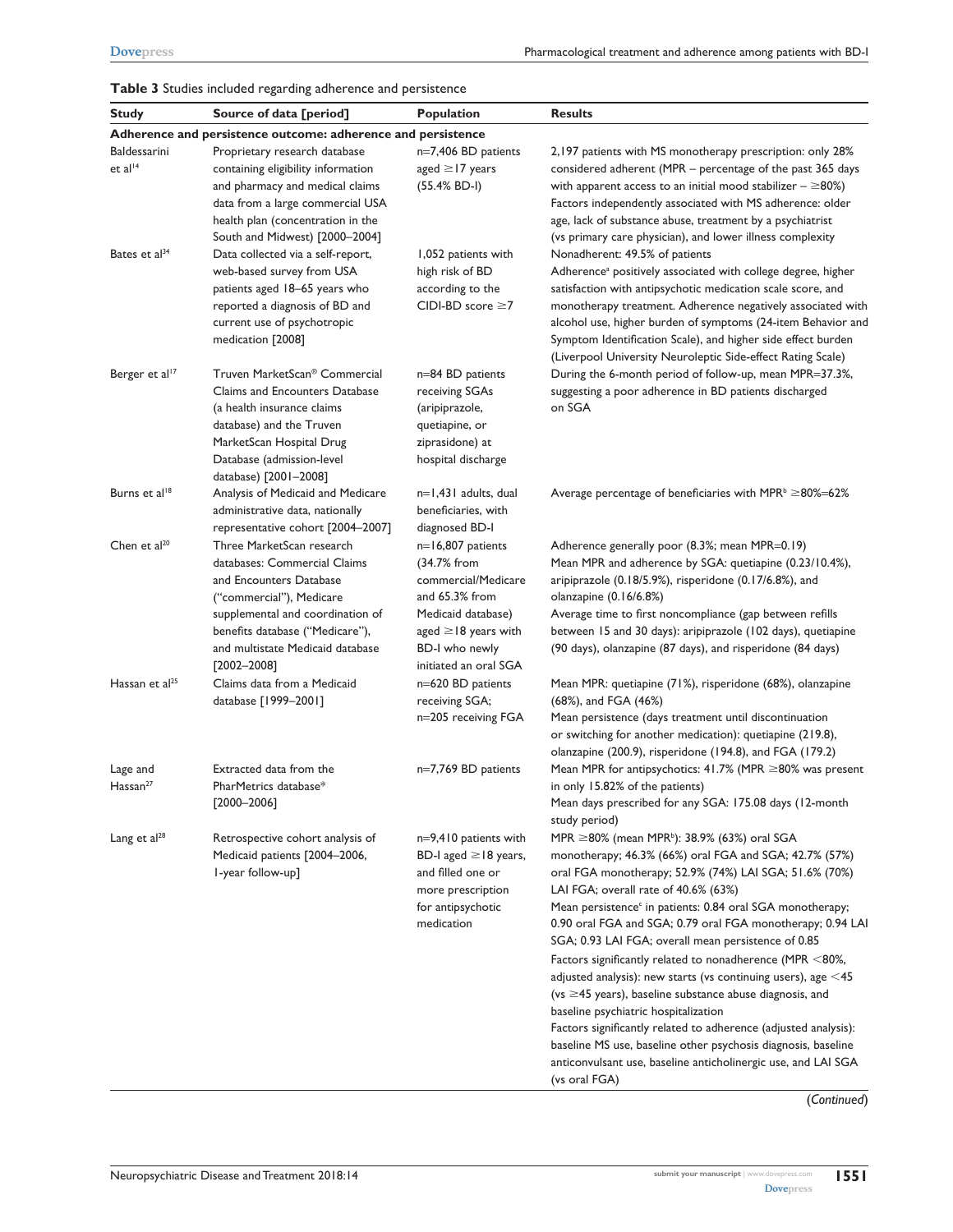#### **Table 3** (*Continued*)

| <b>Study</b>                  | Source of data [period]                                                                     | Population            | <b>Results</b>                                                      |
|-------------------------------|---------------------------------------------------------------------------------------------|-----------------------|---------------------------------------------------------------------|
| Perlis et al <sup>40</sup>    | Prospective data from two cohorts                                                           | n=3,640 BD patients   | Poor adherence ( $\geq$ 25% of milligrams for each medication       |
| Outcome:                      | of individuals from the Systematic                                                          |                       | missed in the past week) reported on 12.8% of visits (average).     |
| poor                          | Treatment Enhancement Program                                                               |                       | Nonadherence on $\geq$ 20% visits: 23.9% patients; adherence at     |
| adherence                     | for Bipolar Disorder (STEP-BD)                                                              |                       | all visits: 46.4% patients                                          |
|                               | study [1999-2005]                                                                           |                       | Poor adherence - significantly associated clinical features:        |
|                               |                                                                                             |                       | alcohol use disorder (OR=1.35), anxiety disorder (OR=1.33),         |
|                               |                                                                                             |                       | rapid cycling in the lifetime ( $OR=1.23$ ), and earlier onset of   |
|                               |                                                                                             |                       | illness (OR=0.8 for each 10-year increase)                          |
| Rascati et al <sup>29</sup>   | Retrospective analysis of claims                                                            | $n=2,446$ BD patients | Patients with clinically recommended doses: 58% considered          |
|                               | data for Medicaid patients from                                                             |                       | adherent (MPR <sup>b</sup> ). Adherence rates per drug: ziprasidone |
|                               | eight states (claims extracted from                                                         |                       | (62%), aripiprazole (60%), olanzapine (58%), quetiapine (55%),      |
|                               |                                                                                             |                       |                                                                     |
|                               | the Texas Medicaid Vendor Drug,                                                             |                       | and risperidone (58%)                                               |
|                               | Texas Medicaid Medical Services,                                                            |                       | Median time to non-persistence <sup>d</sup> : 96 days (117 days for |
|                               | and MarketScan databases)                                                                   |                       | ziprasidone; 93 days for aripiprazole; 72 days for olanzapine;      |
|                               | $[2002 - 2008]$                                                                             |                       | 112 days for quetiapine; and 95 days for risperidone)               |
|                               |                                                                                             |                       | 12-month persistence rates (whole cohort)=18% (no relevant          |
|                               |                                                                                             |                       | differences among different antipsychotics). Gap between            |
|                               |                                                                                             |                       | refills $>$ 30 days                                                 |
| Sajatovic et al <sup>41</sup> | VA National Psychosis Registry;**                                                           | 73,964 BD patients    | Mean MPR for individuals receiving SGAs: 75% (84% clozapine,        |
|                               | VA pharmacy benefits management                                                             |                       | 75% risperidone, 75% olanzapine, 77% quetiapine, 77%                |
|                               | strategic health care group [2003]                                                          |                       | ziprasidone, and 79% aripiprazole)                                  |
|                               |                                                                                             |                       | Persistence - median SGA treatment duration=240 days                |
|                               |                                                                                             |                       | Factors associated with nonadherence: younger age, minority         |
|                               |                                                                                             |                       | ethnicity, comorbid substance abuse, and homelessness               |
| Sajatovic et al <sup>30</sup> | VA National Psychosis Registry;**                                                           | 44,637 BD patients    | Mean MPR for individuals receiving lithium or anticonvulsants:      |
|                               | VA pharmacy benefits management                                                             | receiving lithium and | 77% (79% lithium, 80% carbamazepine, 76% valproate, and             |
|                               | strategic health care group [2003]                                                          | anticonvulsants       | 81% lamotrigine)                                                    |
|                               |                                                                                             |                       | Persistence - median MS treatment duration=270 days                 |
|                               | Adherence and persistence outcome: other outcomes                                           |                       |                                                                     |
| <b>Baldessarini</b>           | USA national MarketScan research                                                            | $n=7,760$ BD patients | Median time to discontinuation of the initial drug (weeks):         |
| $et$ al <sup>15</sup>         | database was used to quantify                                                               | (69.2% with BD-I)     | lithium (58.3), divalproex (36.1), and SGAs (29.1)                  |
| Outcome:                      | utilization rates for psychotropic                                                          |                       | Median time to augmentation (adding one or more drugs,              |
| time to                       | drug classes in patients with ICD-9                                                         |                       | weeks): lithium $(39.1)$ , divalproex $(14.9)$ , and SGAs $(10.6)$  |
| discontinuation               | BD [2002-2003]                                                                              |                       |                                                                     |
| of index                      |                                                                                             |                       |                                                                     |
| drug; time to                 |                                                                                             |                       |                                                                     |
| augmentation                  |                                                                                             |                       |                                                                     |
|                               | Adherence and persistence outcome: factors related to medication adherence and nonadherence |                       |                                                                     |
| <b>Baldessarini</b>           | Survey including 131 randomly                                                               | n=429 (32.5%) BD      | Prominent AE associated with treatment nonadherence                 |
| et $\rm{al}^{33}$             | selected prescribing psychiatrists                                                          | patients (79% BD-I)   | $(n=145)$ : weight gain (58.5%), excessive sedation (54.2%), and    |
|                               | and their adult BD patients in five                                                         |                       | physical awkwardness or tremor (33.1%)                              |
|                               | geographic regions in the USA                                                               |                       | Multivariate models identified nine factors independently,          |
|                               | $[2005]$                                                                                    |                       | ranked by significance: alcohol dependence (OR=4.89);               |
|                               |                                                                                             |                       | younger age (OR=1.03), greater number of affective                  |
|                               |                                                                                             |                       | symptoms (OR=1.1), not being in full remission (OR=4.12),           |
|                               |                                                                                             |                       | side effect as a major source of patient frustration (OR=1.9);      |
|                               |                                                                                             |                       | cognitive impairment (OR=2.59), "anticholinergic side               |
|                               |                                                                                             |                       | effects" (OR=3.84), comorbid obsessive-compulsive disorder          |
|                               |                                                                                             |                       | (OR=7.24), and recent mania or hypomania (OR=2.77)                  |
| Sajatovic et al <sup>41</sup> | VA National Psychosis Registry**;                                                           | 73,964 BD patients    | Factors associated with nonadherence: younger age, minority         |
|                               | VA pharmacy benefits management                                                             |                       | ethnicity, comorbid substance abuse and homelessness.               |
|                               | strategic health care group [2003]                                                          |                       |                                                                     |

Notes: <sup>a</sup>Medication adherence – assessed via the Morisky Medication Adherence Scale, with scores ≥2 considered nonadherent. <sup>b</sup>MPR – defined as ratio between number of days' supply for all index medication fills during the study period and the number of days between index and end date of the last index medication dispensed during the study period. Persistence – defined as the number of days between the first and last day receiving an antipsychotic divided by the number of days remaining in the period after the first antipsychotic was dispensed. <sup>4</sup>Non-persistence – defined as duration of therapy from initiation of the index medication until discontinuation. \*PharMetrics database – contains information on 55 million commercially insured individuals. \*\*VA National Psychosis Registry – consists of records for all patients who received a diagnosis of psychosis during inpatient stays and outpatient visits and received VA Services.

**Abbreviations:** AE, adverse effect; BD, bipolar disorder; BD-I, BD type I; CIDI, Composite International Diagnostic Interview; FGA, first-generation antipsychotic; ICD-9, International Classification of Diseases, Ninth Revision; LAI, long-acting injectable; MPR, medication possession rate; MS, mood stabilizer; OR, odds ratio; SGA, secondgeneration antipsychotic; VA, Veterans Affairs.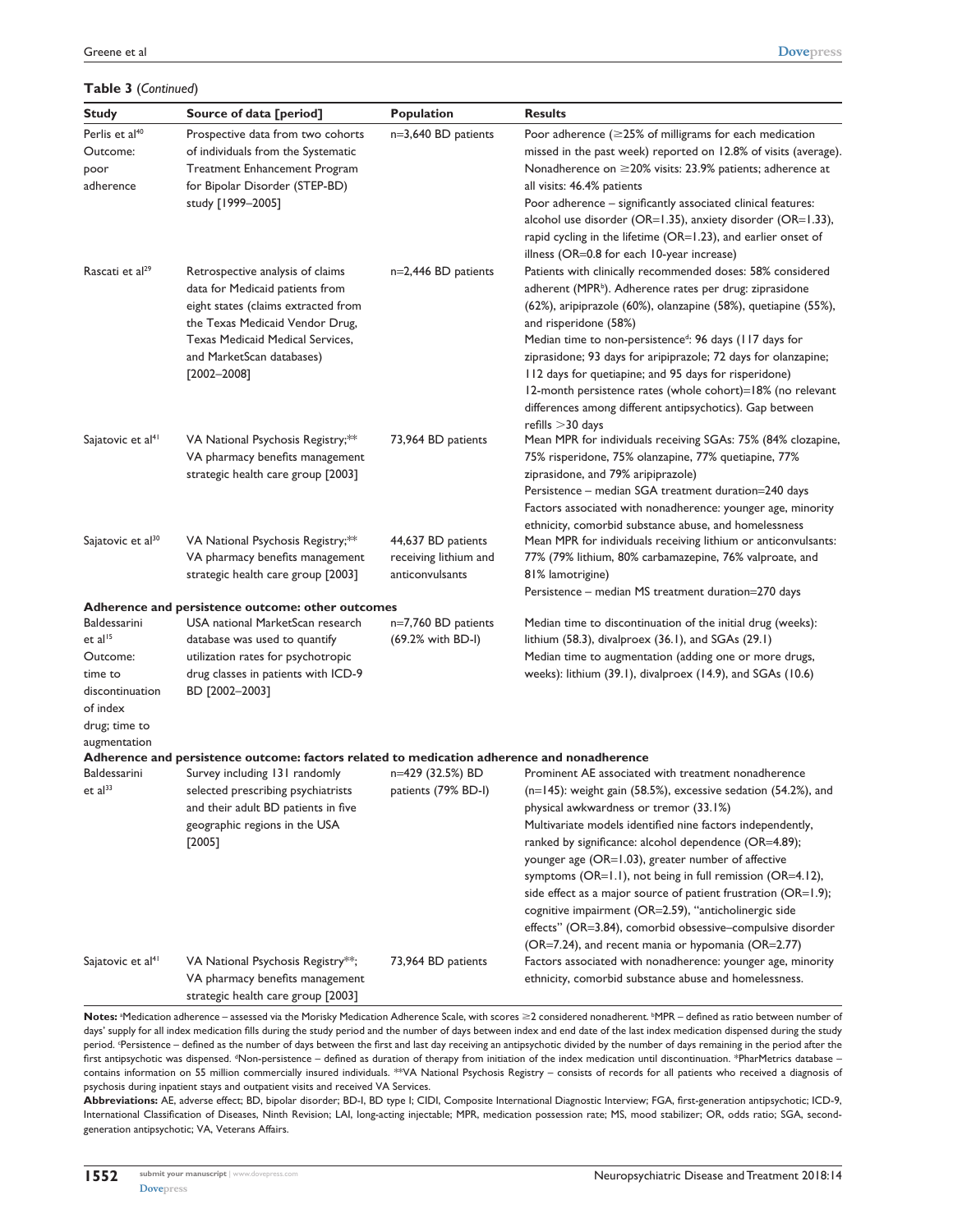| <b>Topic</b>                    | <b>Specific topic</b>                                                            | <b>Main results</b>                                                                                                                                                 |  |  |  |  |  |
|---------------------------------|----------------------------------------------------------------------------------|---------------------------------------------------------------------------------------------------------------------------------------------------------------------|--|--|--|--|--|
| <b>Treatment</b>                | 12-month treatment rate                                                          | • $46\%$ <sup>35</sup> and 67.3% in patients with BD- $1^{36}$                                                                                                      |  |  |  |  |  |
| prevalence                      |                                                                                  | • 44.6% <sup>41</sup> and 50.7% <sup>36</sup> in BD as a whole (BD-I, BD-II, or subthreshold BD)                                                                    |  |  |  |  |  |
|                                 | Lifetime treatment prevalence                                                    | • 72.4% of patients $35$                                                                                                                                            |  |  |  |  |  |
| Patterns of                     | Polypharmacy rates                                                               | • 88.7% <sup>16</sup> to 96.2% <sup>20</sup> start as monotherapy                                                                                                   |  |  |  |  |  |
| pharmacological                 |                                                                                  | • Up to 70% receive polytherapy after 1 year <sup>14,15</sup>                                                                                                       |  |  |  |  |  |
| treatment                       |                                                                                  | • Overall, polytherapy in 68.6% of patients <sup>28</sup>                                                                                                           |  |  |  |  |  |
|                                 | Most common medications                                                          | • Between patients receiving antipsychotics, 93.1%-100% receive<br>SGAs <sup>14,22,28,32,39,41</sup>                                                                |  |  |  |  |  |
|                                 |                                                                                  | • SGA and MS as preferred first-line therapy <sup>16</sup>                                                                                                          |  |  |  |  |  |
|                                 |                                                                                  | • Quetiapine has been the most commonly used SGA in nearly all studies -<br>between 35 and 45% of patients receiving atypical antipsychotics <sup>14,21,27,31</sup> |  |  |  |  |  |
|                                 |                                                                                  | • Other common drugs: olanzapine and aripiprazole <sup>14,21,27,39</sup>                                                                                            |  |  |  |  |  |
|                                 | Concordance with clinical practice<br>guidelines                                 | • Appropriate in 41.572% of patients <sup>18,26,36</sup>                                                                                                            |  |  |  |  |  |
| Adherence to<br>pharmacological | Measured by number of missed doses<br>in previous days/adherence scales          | • 45%-50% of patients considered adherent <sup>34,40</sup>                                                                                                          |  |  |  |  |  |
| therapy                         | Ratio between the days of medication                                             | • Rates of MPR $\geq$ 80%: 8.3%–54.1% (median of 28%) <sup>30,41</sup>                                                                                              |  |  |  |  |  |
|                                 | supply and the total period of<br>observation within the study                   | • Mean MPR: 19%-77% (median of 47.1%) <sup>30,41</sup>                                                                                                              |  |  |  |  |  |
|                                 | Ratio between the days of medication                                             | • MPR $\geq$ 80%: in 58%–62% of patients <sup>18,29</sup>                                                                                                           |  |  |  |  |  |
|                                 | supply and the period between the first<br>and the last day of medication supply | • Mean MPR of 68%-71% for different SGAs <sup>25</sup>                                                                                                              |  |  |  |  |  |

#### **Table 4** Main results of the SLR

**Abbreviations:** BD, bipolar disorder; BD-I, BD type I; BD-II, BD type II; MS, mood stabilizer; MPR, medication possession ratio; SGA, second-generation antipsychotic; SLR, systematic literature review.

found that MSs were already used by 35.7% of these patients in the baseline period, and the most commonly used SGAs were quetiapine (31.5%), olanzapine (28.7%), risperidone (20.5%), aripiprazole (9.7%), and ziprasidone (5.6%), with no relevant differences between the type of insurance.<sup>20</sup> Another report, using data from VA claims of patients with BD-I receiving a first agent to treat mania, in a similar period of enrollment (2003–2010), reported that SGA and MS were the preferred first-line therapy (received by 43.2% and 42% of the patients, respectively), while 11.3% received SGA/ traditional MS combination.16

As for prevalent patients with BD-I, SGAs have replaced the use of first-generation antipsychotics (FGAs) since the early 2000s: Among patients receiving antipsychotics, SGAs were used by 93.1% to virtually 100% of the patients, depending on the publication.<sup>14,22,28,32,39,41</sup> As previously described, polytherapy is dominant in prevalent patients with BD-I, with SGAs used by a range from 45% to 61.1% of the patients<sup>33,34,39</sup> and MSs used by  $49.9\% - 83.3\%$  of the patients receiving medication.14,33,34,39 One small study found that the proportions of patients receiving SGAs or MSs remained stable from the period between 2000–2005 and 2006–2011.39 Among children and adolescents with BD, one study showed that SGAs were the most used agent, followed by anticonvulsants (in this study, only 35% of BD sample comprised patients with BD-I).<sup>24</sup>

Regarding SGAs, specifically, some studies have reported the most frequently used agents within this class. Quetiapine has been the most commonly used SGA in nearly all studies, accounting for 35%–45% of patients receiving atypical antipsychotics.14,21,27,31 While olanzapine was the second most used SGA in the early  $2000s$ ,<sup>14,27</sup> the two studies including patients during the most recent periods (up to 2011) reported that aripiprazole had taken that place, approaching quetiapine use rates.21,39 Indeed, the most recent research showed that aripiprazole was used by  $37.2\%$  of patients with BD.<sup>21</sup> The only study addressing the use of SGA in children/adolescents with BD-I reported aripiprazole as the most commonly used agent  $(32.8\%)$  followed by quetiapine  $(28.5\%)$ <sup>24</sup> There seems to be no apparent difference in the rate of use of different SGAs according to different types of insurance in the studies retrieved.

## Patterns of pharmacological treatment: concordance with clinical practice guidelines

Concordance with clinical practice guidelines-recommended therapy has been studied and usually defined as the use of antipsychotics, MSs, and/or anticonvulsants. Moreover, in the absence of therapy for mania, use of antidepressants and other psychotropic medications has been classified as inappropriate treatment.18,23,26,36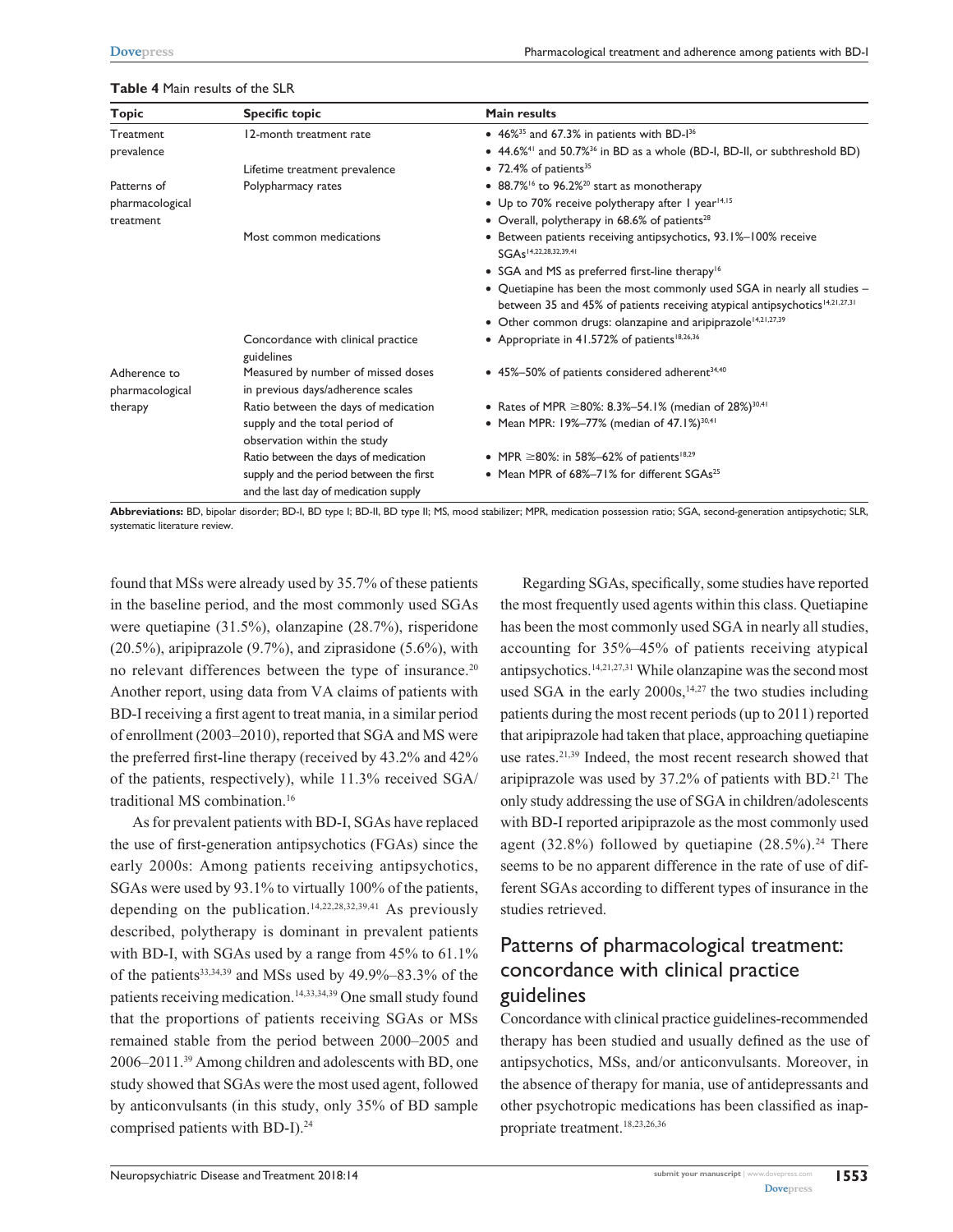Appropriate medication has been used by 41.6%–72% of patients with BD-I, $^{18,26,36}$  and unopposed use of antidepressants was the major reason for non-concordance with clinical practice guidelines, occurring in up to 31% of the patients.26 Even among patients with BD depression discharged from hospital in one center, only 58% were medications prescribed based on scientific evidence.<sup>38</sup>

One study addressed patterns of recommended pharmacotherapy in patients with BD-I through the years 1991–1999 and concluded that rates of recommended medication treatment improved after the publication of the American Psychiatric Association Practice Guidelines in 1994.19 In other research, conducted in academic centers as part of the STEP-BD program, prescribing psychiatrists trained for participation in the study provided treatment concordant with recommendations for around 80% of patients with different patterns of BD.<sup>37</sup>

Two studies found that patients with BD-I treated by psychiatrists were at a higher chance of receiving appropriate treatment than those receiving care from nonpsychiatrists.23,36

## Adherence to pharmacological therapy

Most published research addressed adherence specifically for oral treatments,  $14,17,18,20,25,27,29,30,33,34,40,41$  while one study reported adherence figures for both oral and LAI drugs.<sup>28</sup>

Adherence to oral medications has been defined in different ways among the studies: using the Morisky Medication Adherence Scale,  $34$  testing missed doses in the last days,  $33,40$ and most usually, assessing the medication possession ratio (MPR), defined as the ratio between the number of days covered by filled prescription and the number of days in a given period of observation. But even MPR has been defined in two different ways: some studies use, as a denominator, the number of days between the index and the last day of medication dispensed,18,25,29 while others use the total period of patient observation within the study.14,17,20,27,28,30,41

Studies reporting adherence according to number of missed doses in the previous days or as adherence scales showed that only 45%–50% of patients could be considered adherent,<sup>34,40</sup> with good adherence being an exception.<sup>33</sup>

In studies addressing MPR defined by the ratio between the days of medication supply and the total period of observation within the study (ranging from 6 months to 12 months in the studies included), the rates of MPR  $\geq 80\%$  ranged from 8.3% to 54.1%, with a median of 28%, while mean MPR ranged from 19% to 77%, with a median of 47.1%. In two studies evaluating the same registry of VA patients,

similar rates of adherence were observed both for SGAs and for MSs.<sup>30,41</sup>

Regarding studies testing MPR defined by the ratio between the days of medication supply and the period between the first and the last day of medication supply, adherence rates were higher in these publications, with MPR  $\geq$ 80% reported in 58%–62% of patients<sup>18,29</sup> and mean MPR of  $68\% - 71\%$  for different SGAs.<sup>25</sup>

## Persistence with pharmacological therapy and treatment modification

Time to modification in the treatment with SGAs (discontinuation, augmentation, or switching) has varied considerably in the studies,  $15,17,20,25$  ranging from 66 days (in the larger sample of patients with BD-I)<sup>20</sup> up to 220 days.<sup>25</sup>

Duration of treatment with SGAs has also varied substantially in the literature, from 96 days<sup>29</sup> to 240 days,<sup>41</sup> but figures reported range from treatment period shorter than 6 months in up to  $42\%$  of patients<sup>41</sup> to a 12-month non-persistence rate of 82%–85%.20,29

## Adherence and persistence with SGA LAIs

The only study retrieved and reporting persistence with SGA LAIs included patients from 2004 to 2006 and did not mention the LAI used. However, this suggested that LAI led to better treatment compliance, with a higher persistence rate (94% in a 12-month period vs the 84% rate observed for oral SGA) and a higher adherence rate (with MPR  $\geq$ 80% in 52.9% of the patients vs the observed rate of 38.9% for oral SGAs).28

## Factors related to nonadherence to pharmacological therapy

Some publications studied the association between clinical and demographic factors combined with adherence to antipsychotics (essentially oral SGA)20,25,28,29,33,34,40,41 and to MSs (Table 2). $14,30$ 

Younger age (definition varied among studies, but usually younger than 35–45 years) and comorbid substance use disorder were the factors most consistently associated with higher nonadherence to pharmacotherapy. When tested, minority ethnicity was another factor related to poor adherence, as well as higher disease complexity (eg, higher burden of symptoms) (Table 2).

Lower education level, marital status, and polytherapy had varying results among different studies, which limited the conclusion about their relation with adherence (Table 5).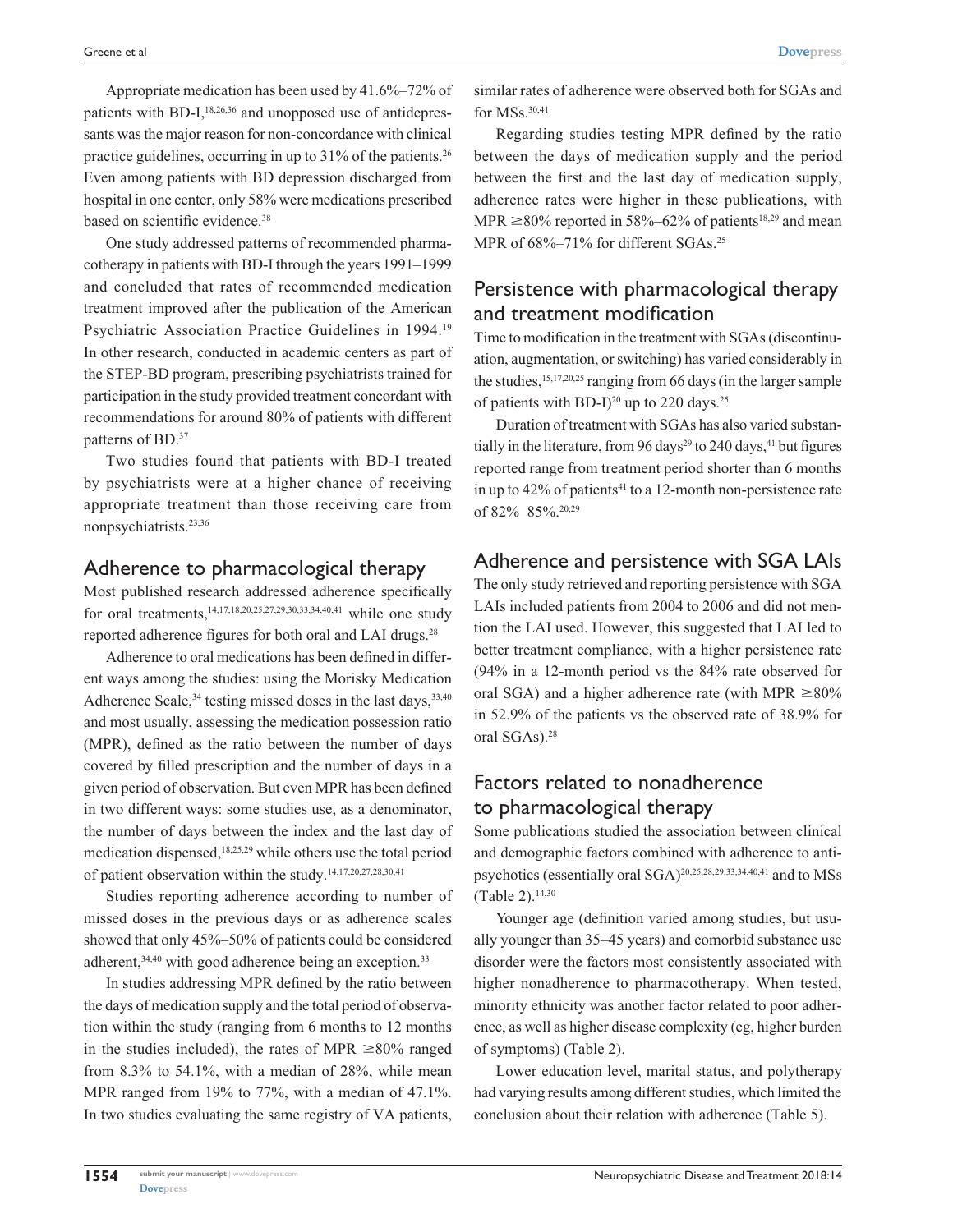**Table 5** Factors associated with nonadherence to pharmacological treatment in BD\*/\*\*/BD-1¶

| <b>Study/BD</b><br>population*                        |           | <b>Factors studied</b> |                                                                 |           |                             |                                                                        |                                               |                              |           |                              |
|-------------------------------------------------------|-----------|------------------------|-----------------------------------------------------------------|-----------|-----------------------------|------------------------------------------------------------------------|-----------------------------------------------|------------------------------|-----------|------------------------------|
|                                                       | age       |                        | Younger Minority Comorbid<br>ethnicity psychiatric<br>condition |           | Gender Marital<br>status    | <b>Specific</b><br>therapy<br>(specific<br>oral SGA or<br>specific MS) | <b>Medication Higher</b><br>adverse<br>events | illness<br>complexity level) | (lower    | <b>Education Polytherapy</b> |
| <b>Antipsychotics</b>                                 |           |                        |                                                                 |           |                             |                                                                        |                                               |                              |           |                              |
| Sajatovic<br>et al <sup>41</sup> /BD*                 | $(+)$     | $(+)$                  | $(+)$ for SUD                                                   | $(-)$     | $(-)$                       | $(-)$                                                                  | <b>NR</b>                                     | <b>NR</b>                    | <b>NR</b> | <b>NR</b>                    |
| Hassan<br>et al <sup>25</sup> /BD*                    | <b>NR</b> | <b>NR</b>              | <b>NR</b>                                                       | <b>NR</b> | <b>NR</b>                   | $(-)$                                                                  | <b>NR</b>                                     | <b>NR</b>                    | <b>NR</b> | <b>NR</b>                    |
| Baldessarini<br>et al <sup>33</sup> /BD <sup>**</sup> | $(+)$     | <b>NR</b>              | $(+)$ for SUD<br>$(+)$ for OCD                                  | <b>NR</b> | <b>NR</b>                   | <b>NR</b>                                                              | $(+)$                                         | <b>NR</b>                    | <b>NR</b> | <b>NR</b>                    |
| Bates et al <sup>34</sup> /<br>BD <sup>*</sup>        | <b>NR</b> | <b>NR</b>              | $(+)$ for SUD                                                   | <b>NR</b> | <b>NR</b>                   | <b>NR</b>                                                              | $^{(+)}$                                      | $^{(+)}$                     | $^{(+)}$  | $(+)$                        |
| Perlis et al <sup>40</sup> /<br>BD <sup>**</sup>      | $(+)$     | $(+)$                  | $(+)$ for SUD<br>$(+)$ for anxiety                              | $(-)$     | $(+)$ for not NR<br>married |                                                                        | $(-)$                                         | <b>NR</b>                    | $(-)$     | $(+)$                        |
| Lang et $al^{28}/$<br>BD-I <sup>1</sup>               | $(+)$     | <b>NR</b>              | $(+)$ for SUD                                                   | <b>NR</b> | <b>NR</b>                   | <b>NR</b>                                                              | <b>NR</b>                                     | <b>NR</b>                    | <b>NR</b> | <b>NR</b>                    |
| Rascati<br>et al <sup>29</sup> /BD*                   | $^{(+)}$  | $^{(+)}$               | $(+)$ SUD<br>$(-)$ for anxiety                                  | $(-)$     | <b>NR</b>                   | $(-)$                                                                  | <b>NR</b>                                     | <b>NR</b>                    | <b>NR</b> | $(-)$                        |
| Chen et al <sup>20</sup> /<br>BD-I <sup>1</sup>       | <b>NR</b> | <b>NR</b>              | <b>NR</b>                                                       | <b>NR</b> | <b>NR</b>                   | $(-)$                                                                  | <b>NR</b>                                     | <b>NR</b>                    | <b>NR</b> | <b>NR</b>                    |
| <b>Mood stabilizers</b>                               |           |                        |                                                                 |           |                             |                                                                        |                                               |                              |           |                              |
| Sajatovic<br>et al <sup>30</sup> /BD*                 | $^{(+)}$  | $^{(+)}$               | $^{(+)}$                                                        | $(-)$     | $(+)$ for not NR<br>married |                                                                        | <b>NR</b>                                     | <b>NR</b>                    | <b>NR</b> | <b>NR</b>                    |
| Baldessarini<br>et al <sup>14</sup> /BD <sup>**</sup> | $(+)$     | <b>NR</b>              | $(-)$                                                           | <b>NR</b> | <b>NR</b>                   | <b>NR</b>                                                              | <b>NR</b>                                     | $(+)$                        | <b>NR</b> | <b>NR</b>                    |

**Notes:** (+): factor associated with higher nonadherence; (−): factor not associated with adherence; NR: not reported (factor not studied in that publication). \*BD: bipolar disorder as a whole (includes BD-I but no data separately reported for this population); "BD-I: data reported specifically for BD-I; \*\*BD: bipolar disorder as a whole, but study population predominantly composed of BD-I patients.

**Abbreviations:** BD, bipolar disorder; BD-I, BD type I; MS, mood stabilizer; NR, not reported; OCD, obsessive–compulsive disorder; SGA, second-generation antipsychotic; SUD, substance use disorder.

Gender was not found to be associated with adherence, and another important observation was that no specific SGA was linked to higher nonadherence rates (Table 5).

The only study addressing the use of LAI reported that LAI formulations of SGA resulted in significantly lower nonadherence rates when compared with first-generation oral antipsychotics. This study observed that SGA and FGA appeared to have the same adherence rates, raising the possibility that LAI formulation, by itself, may be a factor for better adherence.<sup>28</sup>

## **Discussion**

#### Treatment prevalence

Despite the chronic feature inherent to BD-I (demonstrated by a 12-month to lifetime treatment prevalence ratio of 71%), less than half of the patients (46%) sought treatment in 12 months as reported in the recent NESARC-III survey,<sup>35</sup> suggesting there are barriers to overcome for increasing access to treatment and continuity of care. Notwithstanding

the fact that this treatment prevalence rate was derived from a population survey, in which BD-I diagnosis was ascertained by self-reported structured interview, similar numbers were found in a registry of veterans with BD  $(44.6\%$  receiving antipsychotics in 2003), $41$  giving support to NESARC-III findings.

Considering the prevalence of BD-I found in NESARC-III (1.5% 12-month prevalence), the estimated prevalence of treatment for BD-I in the USA general adult population would be approximately 0.69% (46%, SD 1.5%), which was close to the estimates reported by studies conducted in the  $1990s$ ,  $42$  and raises concerns that eventual barriers to access to treatments have not been successfully addressed in the last decades.

Despite being lower than expected for a chronic condition, treatment prevalence for BD-I in the USA seems higher than observed for other chronic psychiatric illness. For instance, 12-month treatment prevalence for major depressive disorder in the USA has been reported as  $33.9\%$ .<sup>43</sup>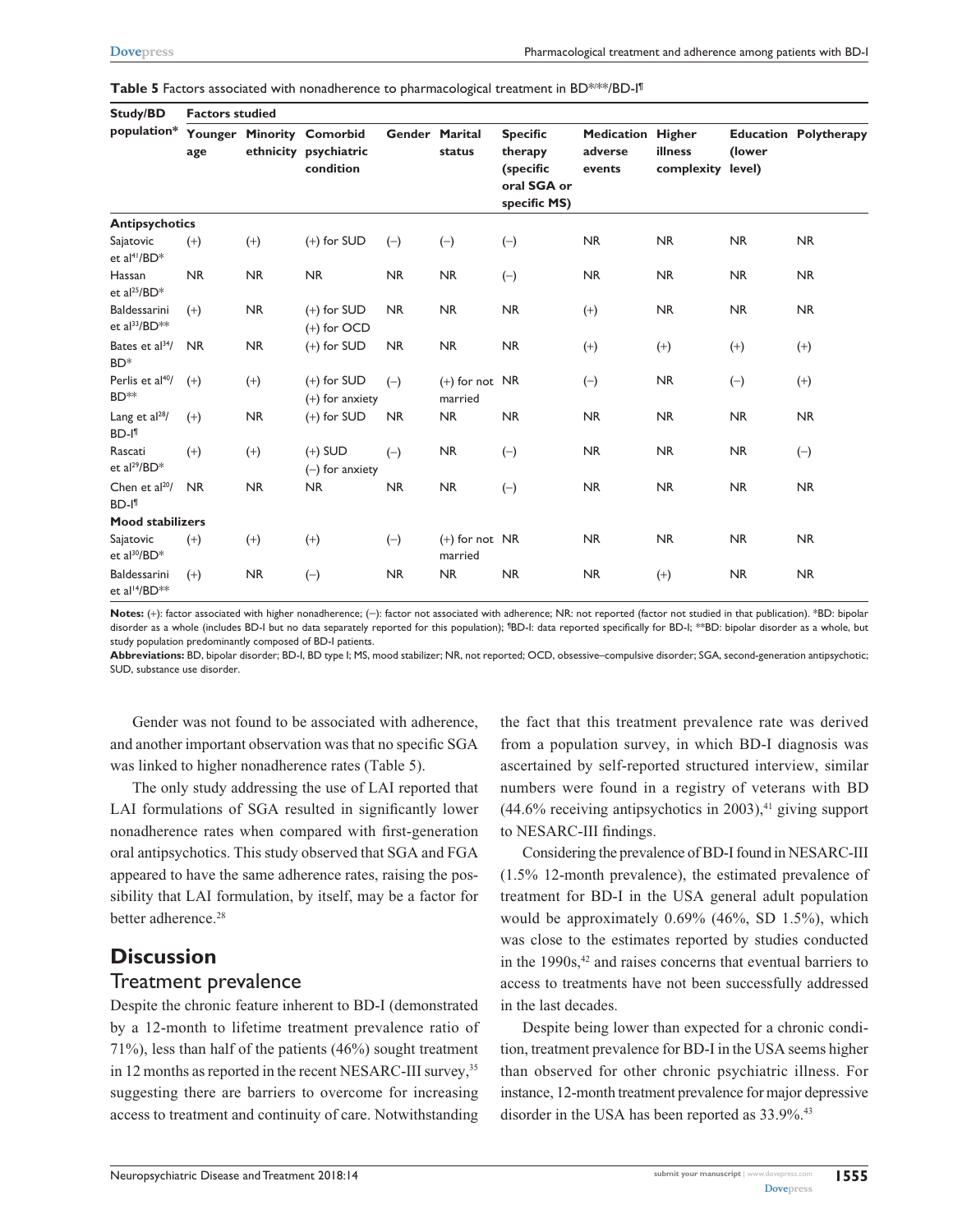## Patterns of treatment: polypharmacy rates

Monotherapy was the prevailing approach of index pharmacological treatment for BD-I,<sup>16,20</sup> but polytherapy was the most common pattern in prevalent patients, with an average of 2.5 psychotropic medications per patient with BD.<sup>33,39</sup> No specific clinical or demographic characteristics of BD patients have been correlated with the prescription of polypharmacy, but the fact that most patients start with monotherapy suggests that the lack of adequate response to treatment is a key driver for subsequent use of polytherapy. These findings show the difficulty in maintaining symptomatic control in patients with BD with a single agent and were in concordance with clinical practice guidelines, which recommend starting pharmacological treatment as monotherapy for most patients, but with consideration to add therapies in those who do not respond to monotherapy.<sup>7-9,44</sup>

# Patterns of treatment: medications most commonly used

The choice of initial therapy has been investigated in only two studies including patients with BD-I, and these showed that SGA and MS monotherapy were used as first intentional therapy in similar proportions of patients.<sup>16</sup> Among SGAs, quetiapine was the preferred initial drug, followed by olanzapine, risperidone, and aripiprazole.<sup>20</sup> However, these studies included patients treated in the period from 2002 to 2010 and may not reflect the current standard of care for treatment-naive patients, since many SGAs only reached their peak of prescription later in that interval.<sup>32</sup> This is an important issue to be addressed to improve our understanding and to provide better estimates on the use of maintenance treatment, since clinical practice guidelines suggest that patients with BD-I should receive long-term treatment with the same agent that proved to be effective as the initial therapy. It is relevant to remember that these guidelines do not recommend the use of a preferential SGA in BD-I, leaving this choice at the discretion of the prescriber.<sup>7-9</sup> A key limitation of the available literature about patterns of treatment is the lack of studies addressing the use of LAI.

In prevalent patients, SGAs replaced FGAs since the early period of their approval for BD-I by the FDA, accounting for nearly all antipsychotics currently prescribed.<sup>14,41</sup> SGA and MS were each used by most of the patients with BD-I receiving pharmacotherapy.39 Regarding SGA use, specifically, quetiapine has been the most commonly used agent in this class, while the use of aripiprazole has increased since mid-2000s, now being the second most used agent<sup> $21,31,39$ </sup> – in children/adolescents, aripiprazole was the most commonly

used agent.<sup>24</sup> It is worth to mention that olanzapine was the first SGA approved by the FDA for BD treatment, in March 2000, while risperidone, quetiapine, and aripiprazole approval occurred afterwards, between December 2003 and September 2004.<sup>4</sup> Insurance type does not seem to impact the patterns of use of SGAs significantly, $20$  but this conclusion is fragile since it is based only on few studies, many of them old. There is a lack of studies assessing patterns of medication in most recent years (after 2010). In addition, there is a need for more studies describing specifically patients with BD-I, since many of them, despite including mostly BD-I and addressing agents that treat mania, report results for BD as a whole.

## Patterns of pharmacological treatment: concordance with clinical practice guidelines

Among patients with BD-I receiving pharmacological therapy, appropriate medication has been used by only 40%–70% of patients. The use of unopposed antidepressant, not recommended due to the risk in precipitating mania, $9,44$ is the major reason for non-appropriateness.<sup>18,26,36</sup> This low rate of appropriate treatment may be partially explained by the fact that it is common that nonpsychiatrists provide the care for these patients.18,26,36

However, there is a need for improvement in these figures, and disseminating clinical practice guidelines may be an opportunity for improvement. One survey conducted in 2005 reported that 64.1% of psychiatrists make routine use of clinical guidelines when deciding on treatment,<sup>45</sup> and there is research showing improved appropriateness of therapy after implementation of clinical practice guidelines.<sup>19</sup> Still, one study conducted in academic centers with patients receiving care by trained psychiatrists reported higher rates of recommended pharmacological therapy for BD as a whole and for BD-I specifically.<sup>37</sup> These findings, in collection, strongly suggest that psychiatrists trained according to the recommendations from clinical practice guidelines may provide a more appropriate pharmacotherapy for patients with BD.

# Adherence and persistence to pharmacological therapy

Despite the fact that randomized controlled trials testing SGA reported adherence rates up to 94%,<sup>46</sup> it is not appropriate to extrapolate these figures to the real-world setting, as randomized trials tend to artificially inflate adherence to treatment due to reasons such as the close monitoring of patients<sup>47</sup> and the so-called "Hawthorne effect". Furthermore, about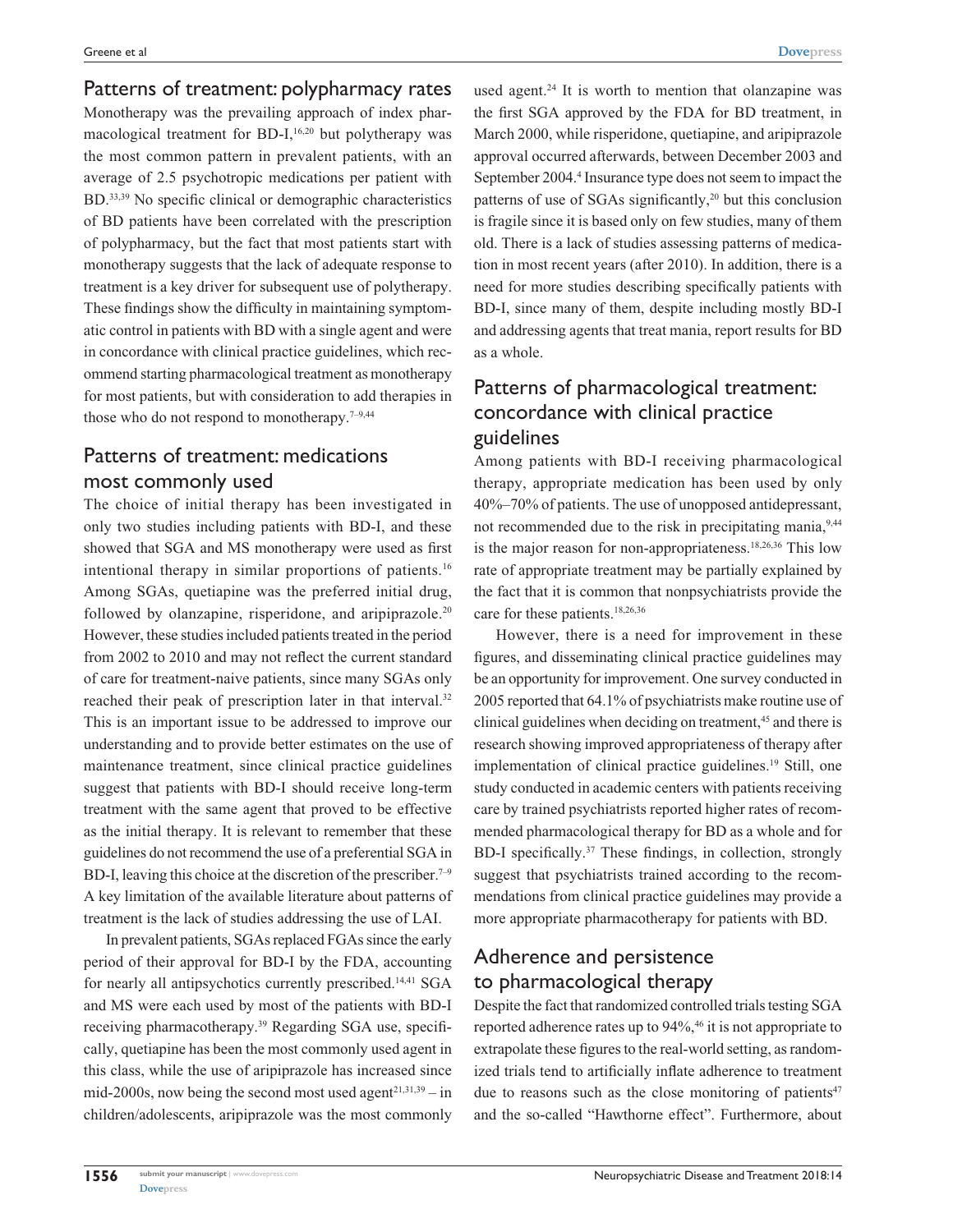half of the patients with mania enrolled in clinical trials present clinical and demographic characteristics that differ from those observed in patients in clinical practice, limiting their representativeness.48 Thus, observational studies are of paramount importance to appropriately assess adherence and persistence to drug therapy in the real world.

MPR has been the most commonly used tool for measurement of adherence to pharmacotherapy in BD; however, there remains a need for standardizing this assessment regarding its denominator (time from first to last day of medication dispensed vs the total period of observation of patients). Studies using the former strategy<sup>18,25,29</sup> report higher rates of adherence (SGA mean MPR of 68%–71%) when compared with studies using the latter one,<sup>14,17,20,27,28,30,41</sup> with SGA mean MPR around 47%. Measuring MPR according to the total period of follow-up brings a limitation that refers to the reason why a medication was not used: nonadherence or simply the fact that the treating physician stopped prescribing that therapy during that period. Nevertheless, adherence rates, no matter the method used, are considered to be low, with MPR  $<80\%$  in at least 40% of the patients.

Persistence rates also vary significantly in the literature, but usual figures suggest that a large proportion of patients do not receive long-term therapy for the period suggested by clinical guidelines, since it has been reported a treatment period shorter than 6 months in up to  $42\%$  of the patients<sup>41</sup> and a 12-month non-persistence rate of 82%–85%.<sup>20,29</sup>

There is a lack of studies addressing compliance with therapy involving LAIs. In fact, only one study retrieved reported that data and showed a better persistence rate than observed for oral SGA.28

Since nonadherence has been related to worse clinical outcomes and higher costs in patients with BD-I,<sup>25,27,28,40,49,50</sup> it is evident that there is a need to improve adherence rates in these patients.

## Factors associated with adherence to pharmacological therapy

Younger age<sup>14,28-30,33,40,41</sup> and comorbid substance use disorder<sup>28-30,33,34,40,41</sup> were the factors most consistently associated with higher nonadherence to pharmacotherapy with SGAs and MSs. Minority ethnicity and higher disease complexity (eg, higher burden of symptoms) have also been related to lower adherence.<sup>14,29,30,34,40,41</sup> This suggests that these groups should be the main focus when developing and testing interventions to improve adherence rates in BD. It is interesting to note that polypharmacy has not been consistently reported as a driver for adherence to BD treatment.

These findings are similar to those observed in a recent systematic review about adherence to antipsychotic medication in BD and patients with schizophrenia including international studies.<sup>11</sup> One factor described in other studies investigating barriers to adherence,<sup>11,51</sup> but that has not been addressed in a study of the USA patients, is a poor insight into having an illness or needing medication, which may be particularly common in patients during acute episodes of BD-I.

## **Conclusion**

There is a need for more studies addressing the patterns of therapy and patterns of adherence to pharmacological treatment in patients with BD-I in the USA, especially to better understand current standards.

Treatment prevalence in patients with BD-I in the USA is lower than expected for a chronic condition, despite being higher than for other chronic psychiatric illness, such as major depressive disorder. Also, patients receiving treatment are commonly managed with the use of inappropriate medication choices. Low adherence and low persistence rates seem to be important factors deriving from this finding, but the literature also suggests that there is a need for improving dissemination of clinical practice guidelines among general practitioners as well as psychiatrists.

There is an urgent need to improve the rates of adherence and persistence to pharmacotherapy in BD-I, especially in younger patients and those with psychiatric comorbidities. There is some suggestion in the literature that the use of SGA LAI may help address this issue, but more studies are needed to confirm this conclusion.

## **Acknowledgments**

The study was contracted to Evidências – Kantar Health and funded by Otsuka Pharmaceutical Development & Commercialization, Inc. and Lundbeck Inc.

## **Disclosure**

The authors Luciano Paladini, Teresa Lemmer, Alexandra Piedade, and Otavio Clark are employees of Evidências – Kantar Health. Mallik Greene is an employee of Otsuka Pharmaceuticals, and Maelys Touya is an employee of Lundbeck Inc. The authors report no other conflicts of interest in this work.

# **References**

- 1. Grande I, Berk M, Birmaher B, Vieta E. Bipolar disorder. *Lancet*. 2016; 387(10027):1561–1572.
- 2. Forte A, Baldessarini RJ, Tondo L, Vazquez GH, Pompili M, Girardi P. Long-term morbidity in bipolar-I, bipolar-II, and unipolar major depressive disorders. *J Affect Disord*. 2015;178:71–78.

**1557**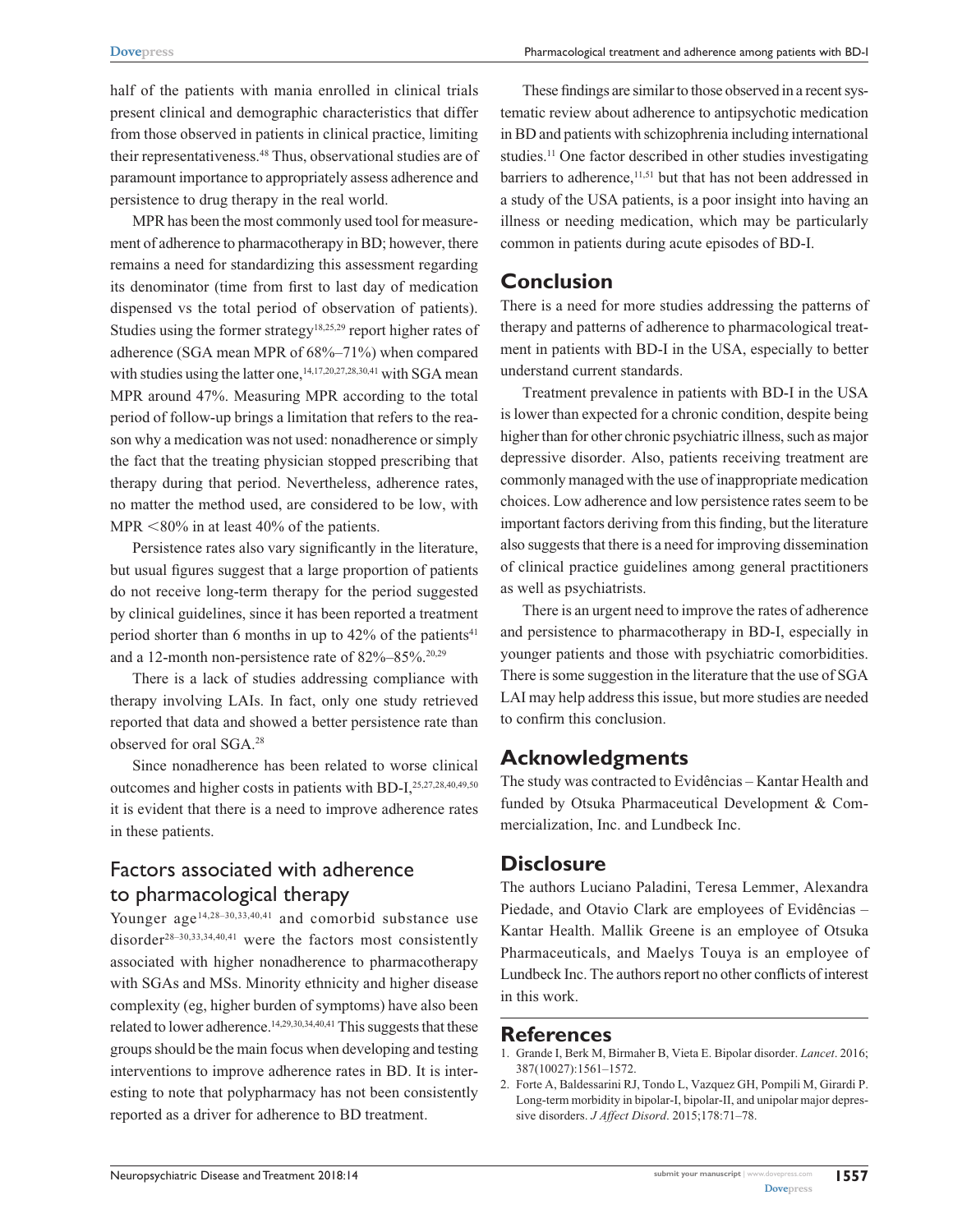- 3. Merikangas KR, Jin R, He JP, et al. Prevalence and correlates of bipolar spectrum disorder in the world mental health survey initiative. *Arch Gen Psychiatry*. 2011;68(3):241–251.
- 4. Demland JA, Jing Y, Kelton CM, Guo JJ, Li H, Wigle PR. Use pattern and off-label use of atypical antipsychotics in bipolar disorder 1998–2002. *Am Health Drug Benefits*. 2009;2(4):184–191.
- 5. Dols A, Kupka RW, van Lammeren A, Beekman AT, Sajatovic M, Stek ML. The prevalence of late-life mania: a review. *Bipolar Disord*. 2014;16(2):113–118.
- 6. Grunze H, Vieta E, Goodwin GM, et al; WFSBP Task Force on Treatment Guidelines for Bipolar Disorders. The World Federation of Societies of Biological Psychiatry (WFSBP) guidelines for the biological treatment of bipolar disorders: update 2012 on the long-term treatment of bipolar disorder. *World J Biol Psychiatry*. 2013;14(3):154–219.
- 7. Malhi GS, Bassett D, Boyce P, et al. Royal Australian and New Zealand College of Psychiatrists clinical practice guidelines for mood disorders. *Aust N Z J Psychiatry*. 2015;49(12):1087–1206.
- 8. Yatham LN, Kennedy SH, Parikh SV, et al. Canadian Network for Mood and Anxiety Treatments (CANMAT) and International Society for Bipolar Disorders (ISBD) collaborative update of CANMAT guidelines for the management of patients with bipolar disorder: update 2013. *Bipolar Disord*. 2013;15(1):1–44.
- 9. Department of Veterans Affairs (VA), Department of Defense (DOD). Clinical practice guideline for clinical management of bipolar disorder in adults. Washington: VA/DoD; 2010. Available from: [http://www.](http://www.healthquality.va.gov/guidelines/MH/bd/bd_306_sum.pdf) [healthquality.va.gov/guidelines/MH/bd/bd\\_306\\_sum.pdf](http://www.healthquality.va.gov/guidelines/MH/bd/bd_306_sum.pdf). Accessed October 04, 2016.
- 10. Miller NH. Compliance with treatment regimens in chronic asymptomatic diseases. *Am J Med*. 1997;102(2A):43–49.
- 11. Garcia S, Martinez-Cengotitabengoa M, Lopez-Zurbano S, et al. Adherence to antipsychotic medication in bipolar disorder and schizophrenic patients: a systematic review. *J Clin Psychopharmacol*. 2016; 36(4):355–371.
- 12. Velligan DI, Sajatovic M, Hatch A, Kramata P, Docherty JP. Why do psychiatric patients stop antipsychotic medication? A systematic review of reasons for nonadherence to medication in patients with serious mental illness. *Patient Prefer Adherence*. 2017;11:449–468.
- 13. Liberati A, Altman DG, Tetzlaff J, et al. The PRISMA statement for reporting systematic reviews and meta-analyses of studies that evaluate healthcare interventions: explanation and elaboration. *BMJ*. 2009; 339:b2700.
- 14. Baldessarini R, Henk H, Sklar A, Chang J, Leahy L. Psychotropic medications for patients with bipolar disorder in the United States: polytherapy and adherence. *Psychiatr Serv*. 2008;59(10):1175–1183.
- 15. Baldessarini RJ, Leahy L, Arcona S, Gause D, Zhang W, Hennen J. Patterns of psychotropic drug prescription for U.S. patients with diagnoses of bipolar disorders. *Psychiatr Serv*. 2007;58(1):85–91.
- 16. Bauer MS, Miller CJ, Li M, Bajor LA, Lee A. A population-based study of the comparative effectiveness of second-generation antipsychotics vs older antimanic agents in bipolar disorder. *Bipolar Disord*. 2016; 18(6):481–489.
- 17. Berger A, Edelsberg J, Sanders KN, Alvir JM, Mychaskiw MA, Oster G. Medication adherence and utilization in patients with schizophrenia or bipolar disorder receiving aripiprazole, quetiapine, or ziprasidone at hospital discharge: a retrospective cohort study. *BMC Psychiatry*. 2012;12:99.
- 18. Burns ME, Busch AB, Madden JM, et al. Effects of Medicare Part D on guideline-concordant pharmacotherapy for bipolar I disorder among dual beneficiaries. *Psychiatr Serv*. 2014;65(3):323–329.
- 19. Busch AB, Ling D, Frank RG, Greenfield SF. Changes in the quality of care for bipolar I disorder during the 1990s. *Psychiatr Serv*. 2007; 58(1):27–33.
- 20. Chen W, Deveaugh-Geiss AM, Palmer L, Princic N, Chen YT. Patterns of atypical antipsychotic therapy use in adults with bipolar 1disorder in the USA. *Hum Psychopharmacol*. 2013;28(5):428–437.
- 21. Citrome L, Kalsekar I, Guo Z, Laubmeier K, Hebden T. Diagnoses associated with use of atypical antipsychotics in a commercial health plan: a claims database analysis. *Clin Ther*. 2013;35(12):1867–1875.
- 22. Depp C, Ojeda VD, Mastin W, Unutzer J, Gilmer TP. Trends in use of antipsychotics and mood stabilizers among Medicaid beneficiaries with bipolar disorder, 2001–2004. *Psychiatr Serv*. 2008;59(10): 1169–1174.
- 23. Dusetzina SB, Gaynes BN, Weinberger M, Farley JF, Sleath B, Hansen RA. Receipt of guideline-concordant pharmacotherapy among children with new diagnoses of bipolar disorder. *Psychiatr Serv*. 2011;62(12): 1443–1449.
- 24. Dusetzina SB, Weinberger M, Gaynes BN, Farley JF, Sleath B, Hansen RA. Prevalence of bipolar disorder diagnoses and psychotropic drug therapy among privately insured children and adolescents. *Pharmacotherapy*. 2012;32(12):1085–1094.
- 25. Hassan M, Madhavan SS, Kalsekar ID, et al. Comparing adherence to and persistence with antipsychotic therapy among patients with bipolar disorder. *Ann Pharmacother*. 2007;41(11):1812–1818.
- 26. Huang H, Goren JL, Chan YF, et al. Pharmacologic management of bipolar disorder in a Medicare Advantage population. *Psychosomatics*. 2014;55(6):572–577.
- 27. Lage MJ, Hassan MK. The relationship between antipsychotic medication adherence and patient outcomes among individuals diagnosed with bipolar disorder: a retrospective study. *Ann Gen Psychiatry*.  $2009.8.7$
- 28. Lang K, Korn J, Muser E, Choi JC, Abouzaid S, Menzin J. Predictors of medication nonadherence and hospitalization in Medicaid patients with bipolar I disorder given long-acting or oral antipsychotics. *J Med Econ*. 2011;14(2):217–226.
- 29. Rascati KL, Richards KM, Ott CA, et al. Adherence, persistence of use, and costs associated with second-generation antipsychotics for bipolar disorder. *Psychiatr Serv*. 2011;62(9):1032–1040.
- 30. Sajatovic M, Valenstein M, Blow F, Ganoczy D, Ignacio R. Treatment adherence with lithium and anticonvulsant medications among patients with bipolar disorder. *Psychiatr Serv*. 2007;58(6):855–863.
- 31. Seabury SA, Goldman DP, Kalsekar I, Sheehan JJ, Laubmeier K, Lakdawalla DN. Formulary restrictions on atypical antipsychotics: impact on costs for patients with schizophrenia and bipolar disorder in Medicaid. *Am J Manag Care*. 2014;20(2):e52–e60.
- 32. Alexander GC, Gallagher SA, Mascola A, Moloney RM, Stafford RS. Increasing off-label use of antipsychotic medications in the United States, 1995–2008. *Pharmacoepidemiol Drug Saf*. 2011;20(2):177–184.
- 33. Baldessarini RJ, Perry R, Pike J. Factors associated with treatment nonadherence among US bipolar disorder patients. *Hum Psychopharmacol*. 2008;23(2):95–105.
- 34. Bates JA, Whitehead R, Bolge SC, Kim E. Correlates of medication adherence among patients with bipolar disorder: results of the bipolar evaluation of satisfaction and tolerability (BEST) study: a nationwide cross-sectional survey. *Prim Care Companion J Clin Psychiatry*. 2010;12(5).
- 35. Blanco C, Compton WM, Saha TD, et al. Epidemiology of DSM-5 bipolar I disorder: results from the National Epidemiologic Survey on Alcohol and Related Conditions – III. *J Psychiatr Res*. 2016;84: 310–317.
- 36. Merikangas KR, Akiskal HS, Angst J, et al. Lifetime and 12-month prevalence of bipolar spectrum disorder in the National Comorbidity Survey replication. *Arch Gen Psychiatry*. 2007;64(5):543–552.
- 37. Dennehy EB, Bauer MS, Perlis RH, Kogan JN, Sachs GS. Concordance with treatment guidelines for bipolar disorder: data from the systematic treatment enhancement program for bipolar disorder. *Psychopharmacol Bull*. 2007;40(3):72–84.
- 38. Freeland KN, Cogdill BR, Ross CA, et al. Adherence to evidence-based treatment guidelines for bipolar depression in an inpatient setting. *Am J Health Syst Pharm*. 2015;72(23 Suppl 3):S156–S161.
- 39. Hooshmand F, Miller S, Dore J, et al. Trends in pharmacotherapy in patients referred to a bipolar specialty clinic, 2000–2011. *J Affect Disord*. 2014;155:283–287.
- 40. Perlis RH, Ostacher MJ, Miklowitz DJ, et al. Clinical features associated with poor pharmacologic adherence in bipolar disorder: results from the STEP-BD study. *J Clin Psychiatry*. 2010;71(3):296–303.